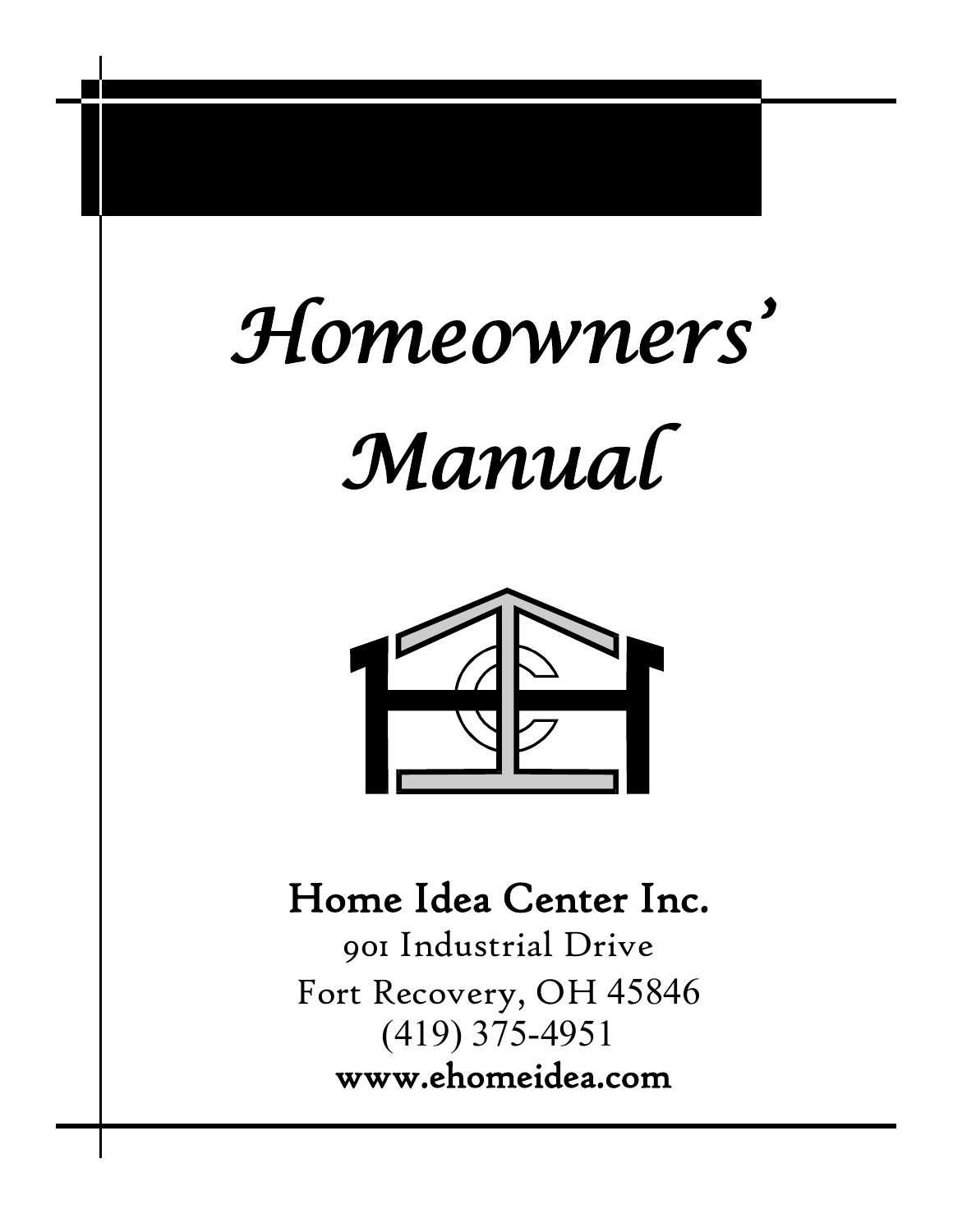### *Key Contacts*

Home Idea Center Inc. (419) 375-4951 www.ehomeidea.com Like us on Facebook

#### SALES & OFFICE PERSONNEL:

Dan Schoen (Sales & Design)

Travis Laux (Sales & Design)

Dustin Schemmel (Sales & Design)

*\* Contact the above if you have any questions about design, pricing, & product selection.*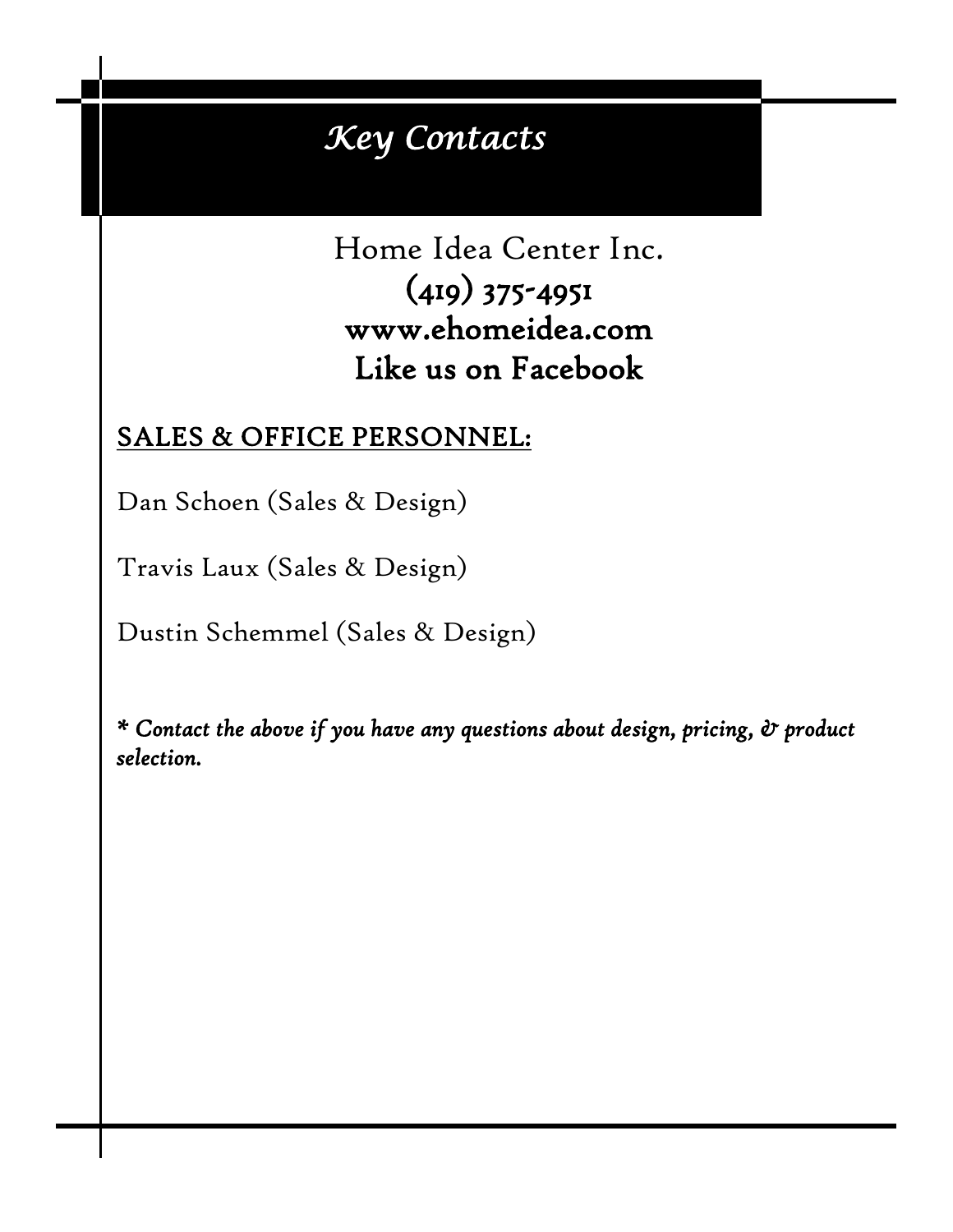### *Multi-Purpose Guide*

Look at the list of materials and surfaces below to determine any special cleaning requirements and cleaners used.

#### STAINLESS STEEL

Glass Plus, Pine Magic Multi-Purpose, Lime-A-Way, New Comet, Lysol Direct

#### MARBLE CONSOLE TOPS

Glass Plus

#### ACRYLIC CUBE HANDLES

Tough Act, Fantastik All-Purpose, Spic & Span Pine, Mr. Clean w/Soft Abrasive, Lime-A-Way, Lysol Deodorizing, New Spic & Span, Fantastik Bathroom, Lysol Bathroom, & Mr. Clean All-Purpose.

#### MINRALITE BATH & CONSOLE TOPS

- Glass Plus & Scrub Free-Bathroom

#### SMC BATHS, SINKS & LAVATORIES

- Fantastik All-Purpose, Glass Plus, Fantastik Bathroom, Pine Power, Pine Magic, Lysol Pine Action, Lysol Deodorizing, Scrub FreeBathroom, & New Comet

#### CUTTING BOARDS

Should be occasionally treated with mineral oil. Do not soak in water for any period of time or splitting may occur.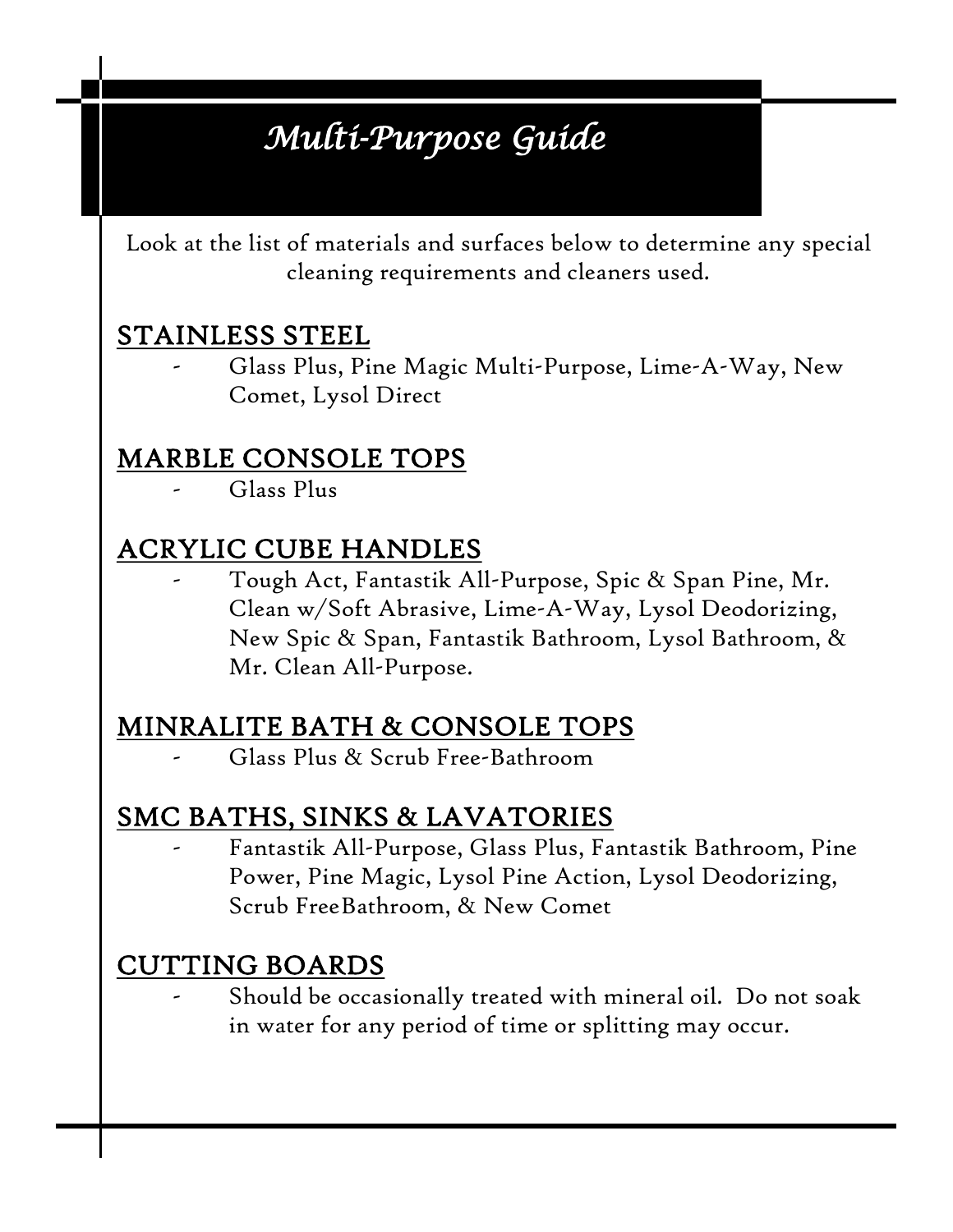### *Resource Guide*

Kohler Information www.kohler.com

Armstrong Information www.armstrong.com

Mannington Information www.mannington.com

Corian Information www.corian.com

Cameo Marble Information www.cameomarble.com

Granite Information www.monticellogranite.com

Delta Information www.deltafaucet.com Shaw Information www.shawfloors.com Somerset Information www.somersetfloors.com Wilsonart Information www.wilsonart.com Formica Information www.formica.com Pionite Information www.pionite.com Silestone Information www.silestoneusa.com Zodiaq Information www.dupont.com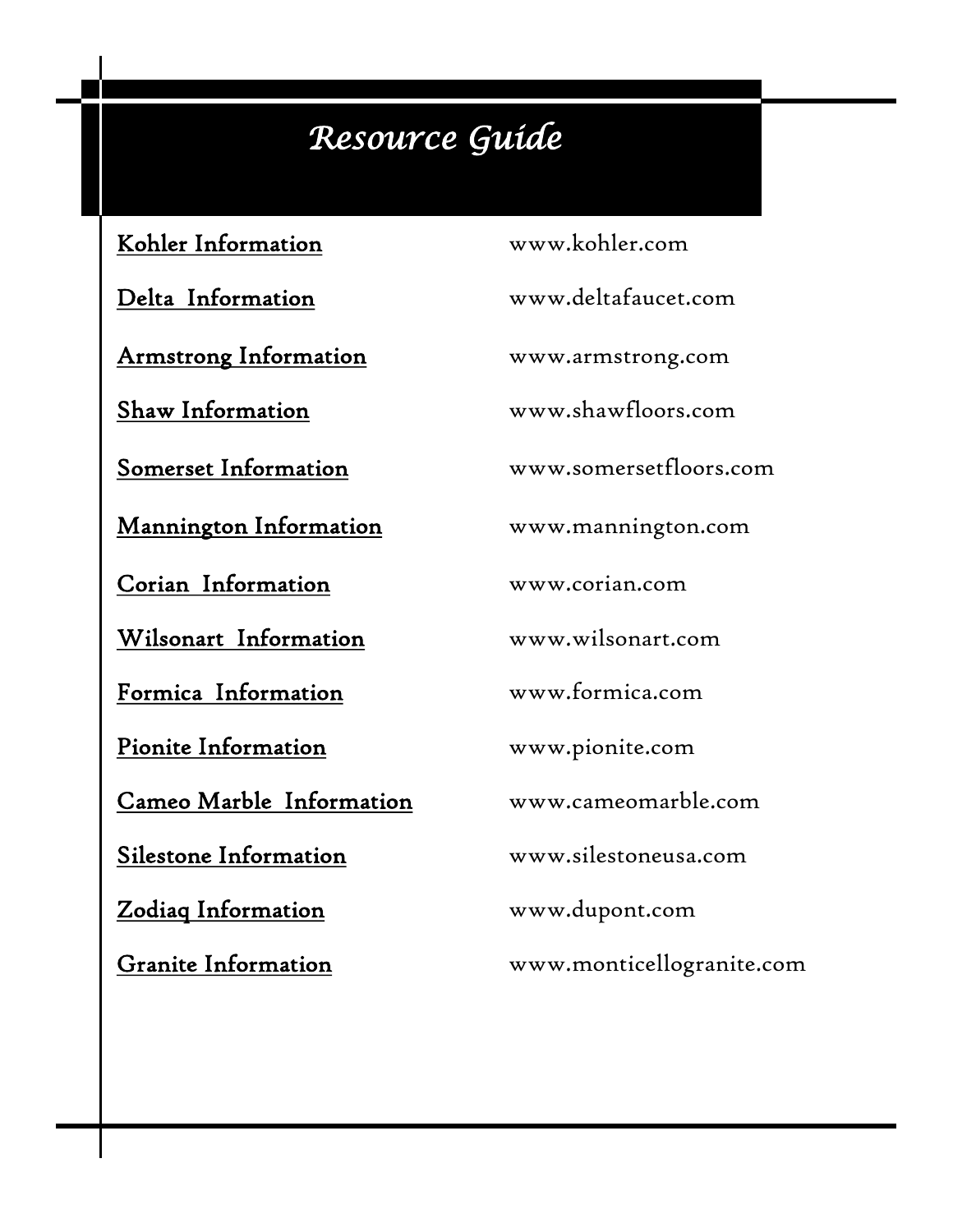### *Cabinet Guide*

#### DO:

- Dust cabinets with a soft, lint-free cloth.
- Clean & polish your cabinets at least once a year. Finish by adding a light coat of quality furniture polish.
- Use cleaners & polishes designed for wood cabinets that does not contain silicon.

#### DON'T

\* Do NOT use water or water-related items to clean cabinets.

#### SPECIAL CASES:

- To get rid of grease, lipstick, crayon or oil, wipe with a damp cloth. Then use cleaners and polishes made for cabinets to clean all surfaces as needed.
- To get rid of chewing gum apply a plastic bag filled with ice on the top of the deposit until it is brittle enough to remove. Use a polish designed for wood cabinets and clean all surfaces as needed.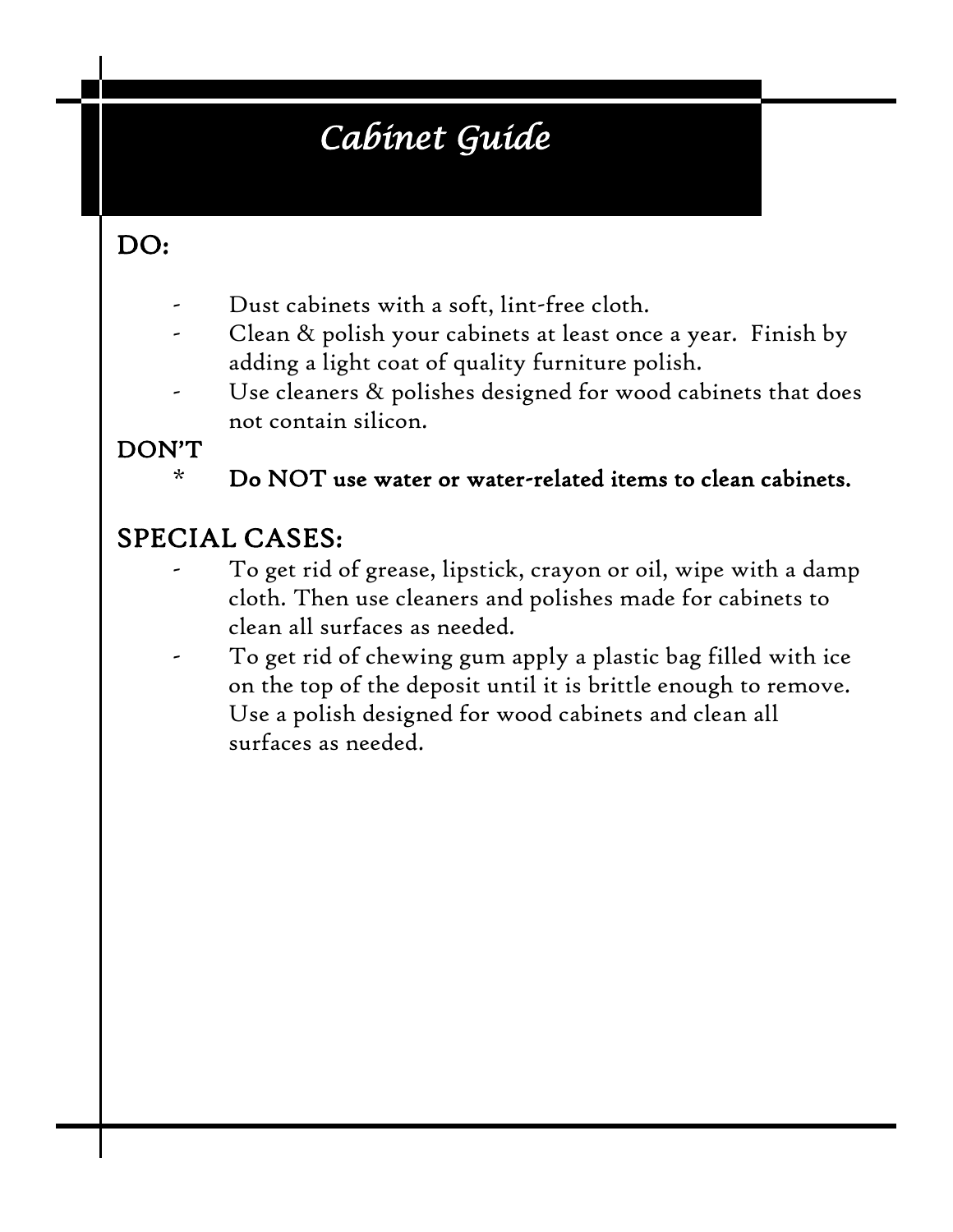### *Green River Cabinetry Warranty*

Green River Cabinetry

All of our products are to be free from defect for a period of one year from date of shipment. Natural characteristics such as mineral streaks, burls, grain pattern, etc. found in wood will not be considered defects unless otherwise specified by Green River Cabinetry. Due to its inherent nature, wood will expand and contract in accordance with its environment. Therefore, Green River Cabinetry does allow some wood movement. Green River Cabinetry will not be liable for damages caused by improper handling, storage, assembling, finishing, or installation by the customer. Ask your local dealer for specific warranty information on individual products.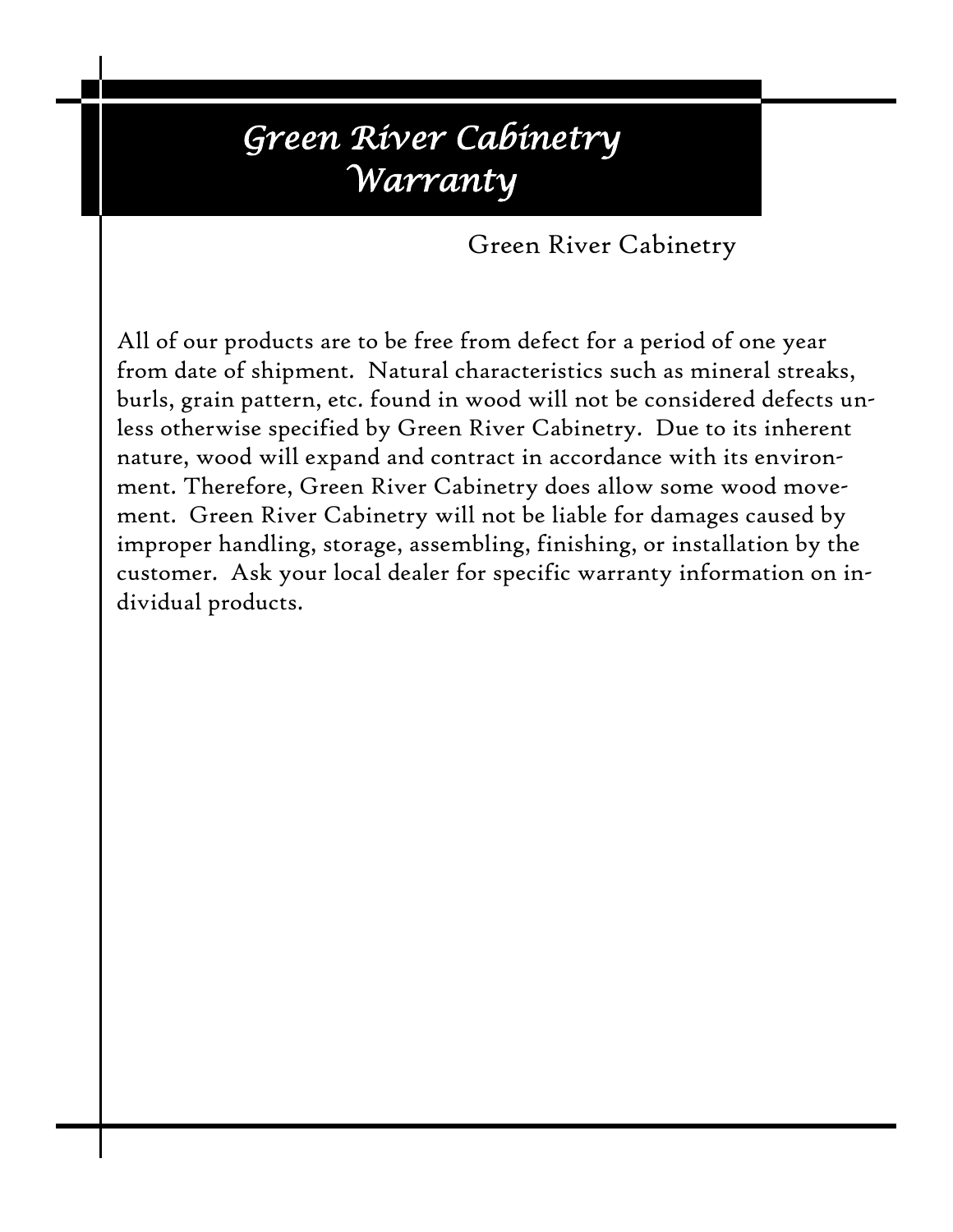### *Corian Guide*

#### DO:

- Clean all finishes with soapy water, ammonia based cleaners or commercially available solid surface cleaners to remove most dirt and residue.
	- Wipe dry after cleaning, especially if you have hard or well water.
- Occasionally wipe surface with diluted household bleach (1) part water/1 part bleach) and rinse thoroughly with water then wipe dry for disinfecting.
- Clean sinks & lavatories with Soft Scrub® and a green Scotch-Brite pad to remove residue by rubbing the pad over entire sink to blend in finish.
- Use heat trivets or hot pads when placing hot objects on any surface and allow cookware to cool before placing them into a Corian sink.

#### DO NOT:

- Cut directly on Corian countertops.
- Pour boiling water alone in your sink, it's a good practice to run your faucet while pouring boiling water into your sink.
- Fingernail polish remover.
- Use paint strippers containing methylene chloride, oven cleaner, etc.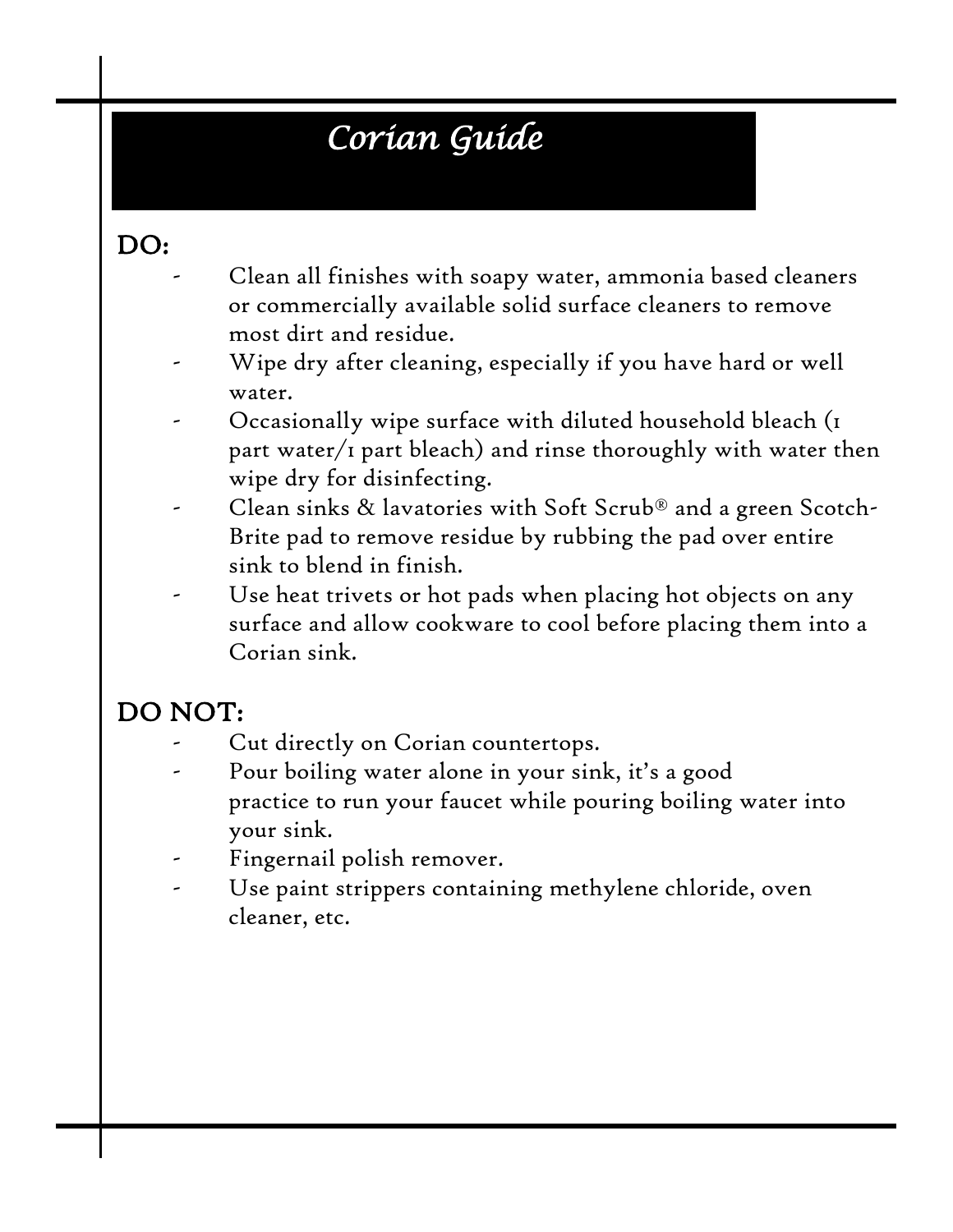### *Corian Warranty*

#### DuPont™ CORIAN COUNTERTOPS & SINKS **CORIAN®** 10-Year Limited Warranty

Every inch of Corian® is backed by a 10-year limited warranty, your ultimate assurance of quality. Plus, when a DuPont Certified Fabricator/Installer installs Corian®, the entire job is warranted for 10 years against fabrication and installation defects. In residential applications, if you decide to sell your home, Corian® offers a warranty that's transferable to the new owners. So you can profit even more from the value Corian® adds to your home. Your Fabricator/Installer will register you by filling out your registration card.

DuPont warrants to the original owner of a Corian® installation, as provided in the DuPont published technical literature, that DuPont at its option will repair or replace, without charge, such product if it fails due to any manufacturing defect during the first 10 years after initial installation, except for damage caused by physical or chemical abuse, damage from excessive heat or acts of nature. This includes necessary labor charges needed to repair or replace the product covered hereunder.

DuPont continues to lead the industry with a strong warranty program and, under certain fabrication/installation conditions, your investment can be covered for a full 10 years to be free of manufacturing, fabrication or installation defects. This warranty is transferable within the 10-year period only when the new owner writes to DuPont (see address below) to register the installation under a new owner's name.

#### DuPont Surfaces

 Building 721, Maple Run PO Box 80721 Wilmington, DE 19880 Phone: 1-800-426-7426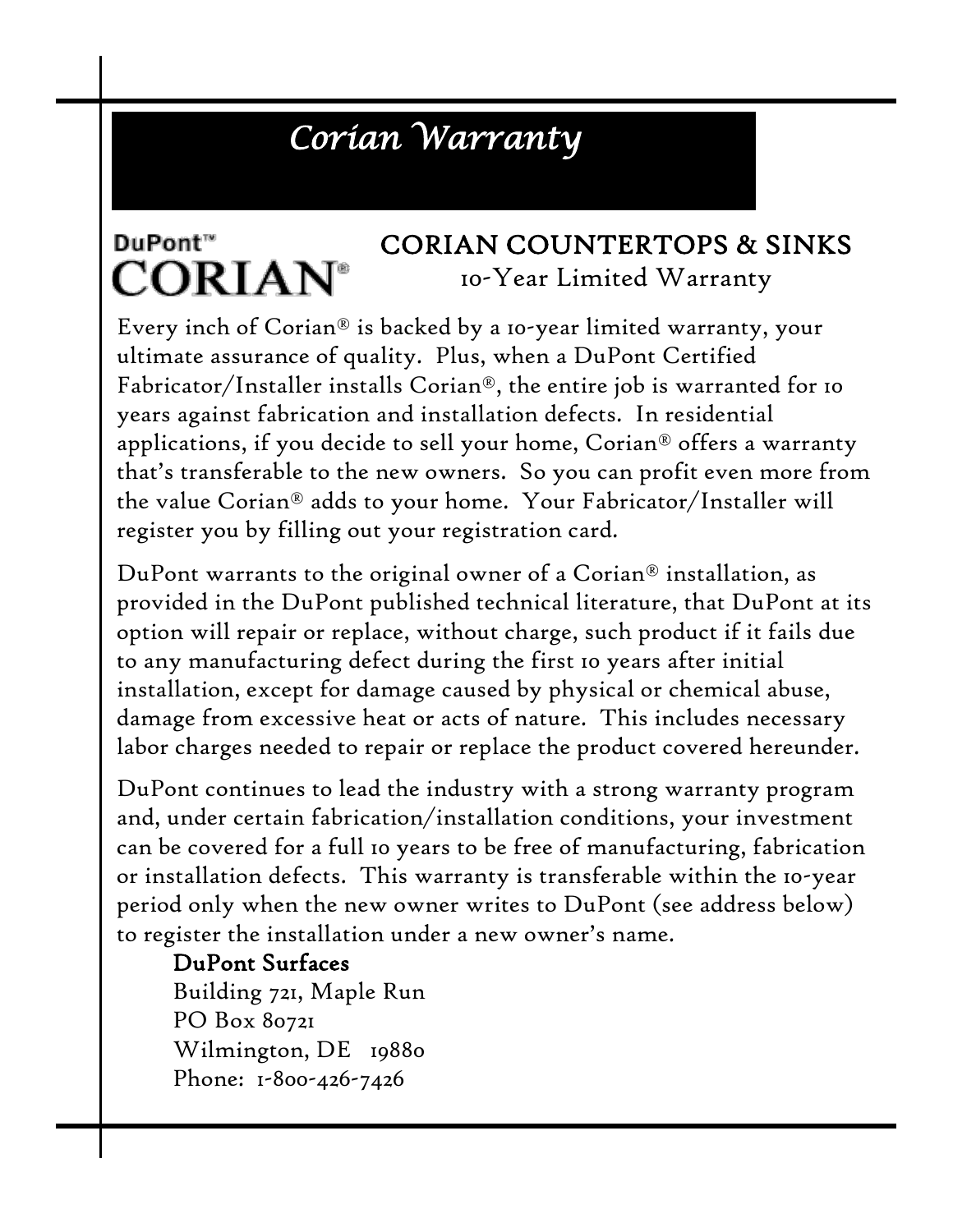### *Corian Warranty*

DuPont will repair any area of the installation that has a manufacturing defect. If a repair is not possible, DuPont will replace the defective area of the installation. DuPont will pay for the cost of the product, labor involved in the removal and replacement of the original installation of product only and for plumbing and electrical disconnect and reconnect charges to the extent determined necessary by DuPont. You will be responsible for any other costs associated with or arising out of the repair or replacement. Whether DuPont performs repair or replacement of your installation, we will seek to obtain the best possible result, but exact color match cannot be guaranteed. Should we elect to replace your Corian® installation, your warranty will continue from the original date of installation and not from the date of repair or replacement.

This residential installed warranty applies to permanently installed Corian® solid surfaces: (1) Purchased after November 1, 2004, for residential use in the United States and Canada; (2) With a warranty, officially stamped with the DuPont Quality Mark, which includes the DuPont Certified Fabricator/Installer identification number; (3) Which have not been removed from their original place of installation;  $(4)$ Which are maintained according to the Care and Maintenance of Corian® tips card. A copy may be obtained, free of charge, from your DuPont Certified Fabrication/Installation Source or by contacting Dupont.

To qualify for repair or replacment, the owner must provide the original sales receipt or other documentation acceptable to DuPont which demonstrates proof of purchase of the Corian® installation, clearly showing both the date of purchase and that the installation was performed by a DuPont authorized Corian® fabricator/installer.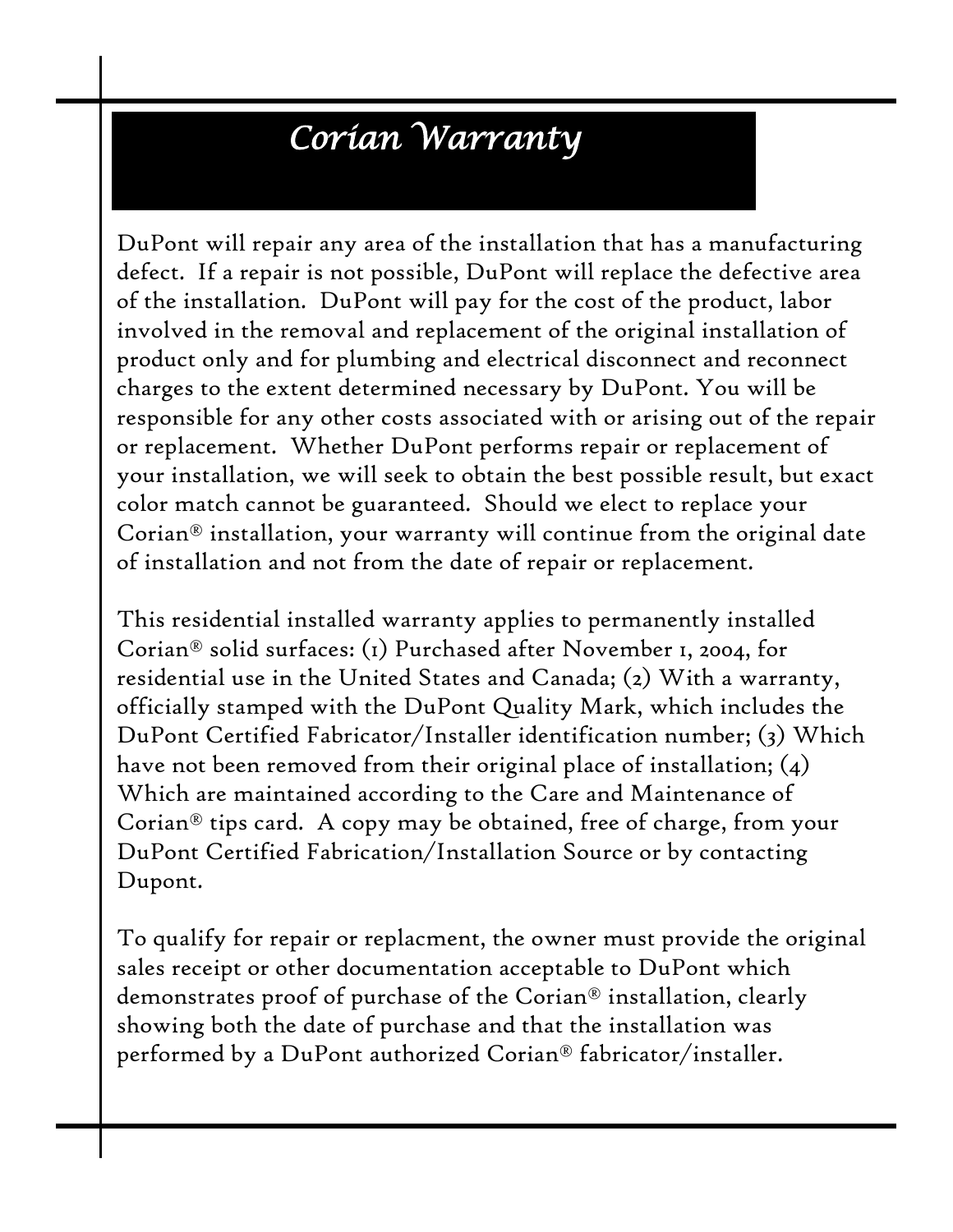### *Counter-Seal Warranty*

## **Occunter-seal**

#### COUNTER-SEAL SINKS

Counter-Seal Corp. warrants to the original consumer purchaser that the Counter-Seal Sink will be free from defects in workmanship and material for a period of one (1) year from the date of the initial sale. Upon the return of a defective Product during this period, Counter-Seal Corp. will either repair or replace the Products, at its sole option, and subject to the terms of this Limited Warranty at no cost to the Customer. In addition, Counter-Seal Corp. warrants the Product to not leak water for the life of the original purchaser; this extended warranty applies to the sink itself and not to any drains, stoppers or plumbing attachments.

To request warranty repairs, the Customer must return the Product to an authorized installer of the Product who provides warranty service. Installers of the Product are not required to perform warranty repairs or exchanges on behalf of the Counter-Seal Corp., nor are they authorized to modify this warranty in any way. Consequently, it is possible that a particular installer may not be able to provide warranty service. All warranty repair requests must be accompanied by a valid dated sales receipt and a brief description of the alleged warranty problem.

This warranty only extends to the original consumer purchaser. This warranty is only effective if the customer has ensured that the product has been properly installed in accordance with the instructions of Counter-Seal Corp. and have not caused damage intentionally or accidentally. This warranty cannot be transferred or assigned by the customer. Some U.S. states do not allow limitations on the warranty life, so in certain jurisdictions the above limitation or exclusion may not apply. This warranty gives you specific legal rights and may also have other rights which vary from state to state.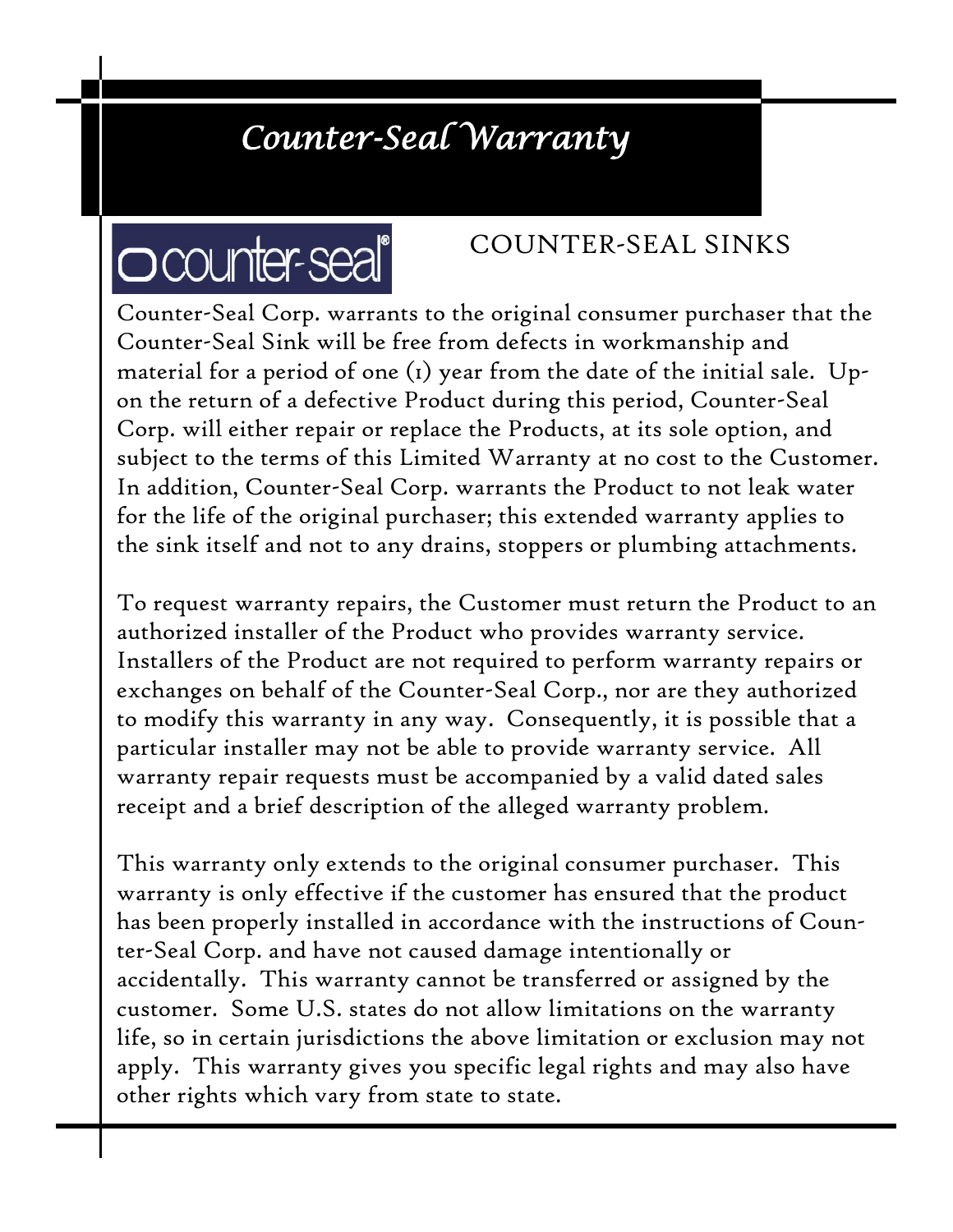### *Cultured Marble Guide*

#### DO:

- Preserve the luster by occasionally cleaning and waxing. Be sure to use only liquid or foam, non-abrasive cleaners. After cleaning apply a light coat of non-yellowing wax and polish the marble.
- Remove hard water scale and rust stains with a mild vinegar and water solution followed by a polishing compound.

#### DO NOT USE:

- Clorox and other hypo chlorite bleaches.
- Hydrogen peroxide in any concentration.
- Drano or other lye solutions.
- Sani-flush or other sodium bisulfate compounds.
- Fingernail polish remover.
- Paint strippers containing methylene chloride.
- Abrasive cleaners (Comet & Ajax)

#### SPECIAL CASES:

- Mold and mildew can be removed by a diluted solution of Chlorox or with Lysol. Never let pure Chlorox come into contact with your Cultured Marble.
- Minor surface scratches can be buffed out using a polishing compound.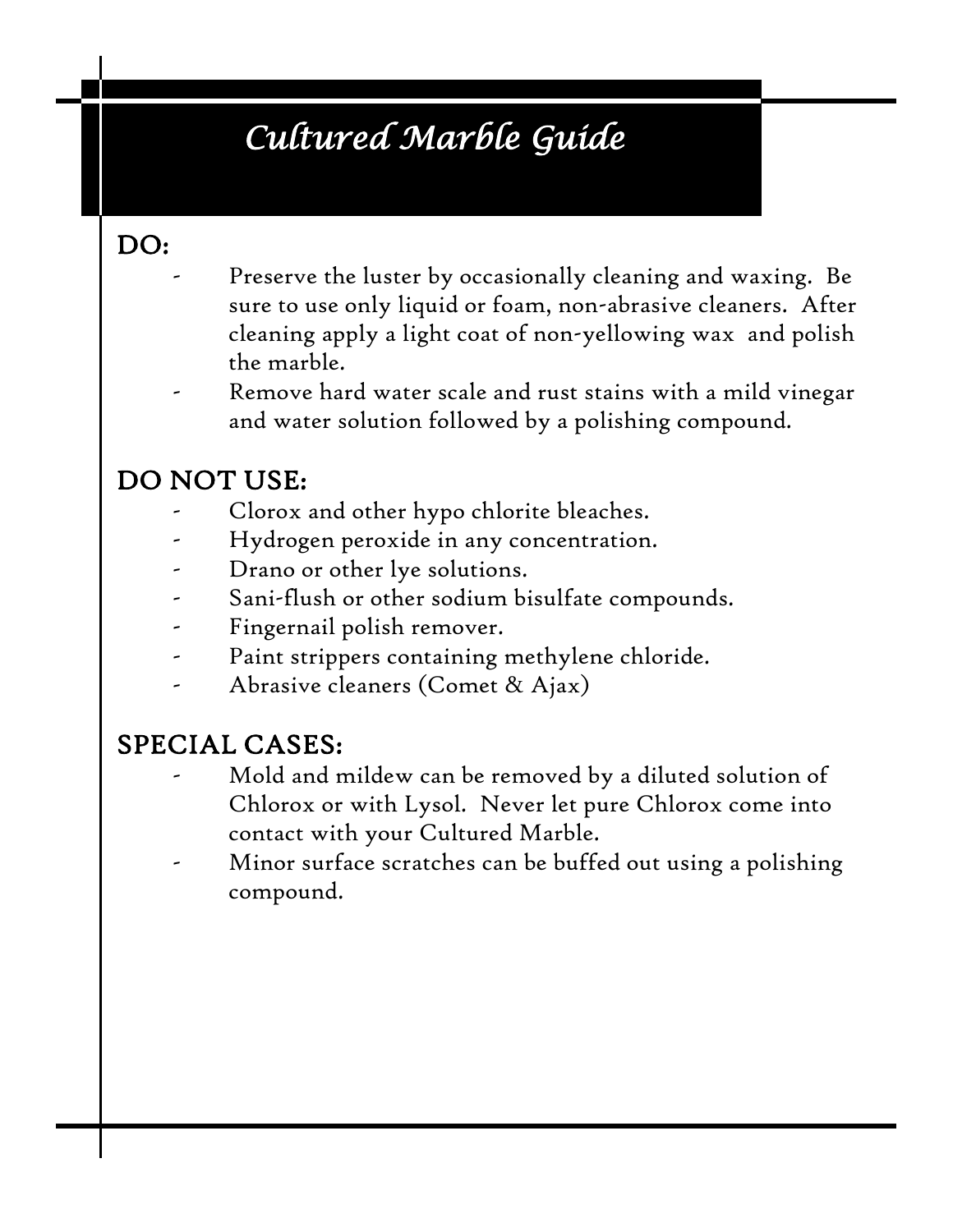### *Granite Guide*

#### DO:

- Use a clean rag for best results.
- Wipe up food and liquid spills as soon as possible when exposed to liquids (such as wine, tea, kool-aid and soda) or fruits and vegetables.
- Use a trivet or a hot pad to protect your Granite surface from extreme heat.
- Dust surfaces frequently.
- Clean surfaces with mild detergent or stone soap.
- Thoroughly rinse and dry the surface after washing.

#### DO NOT:

- Use too much cleaner or soap because it may leave a film and cause streaks.
- Use vinegar, lemon juice or other cleaners containing acids.
- Use cleaners that contain acid such as bathroom cleaners, grout cleaners or tub & tile cleaners.
- Use abrasive cleaners such as dry cleansers or soft cleansers.
- Mix bleach and ammonia; this combination creates a toxic and lethal gas.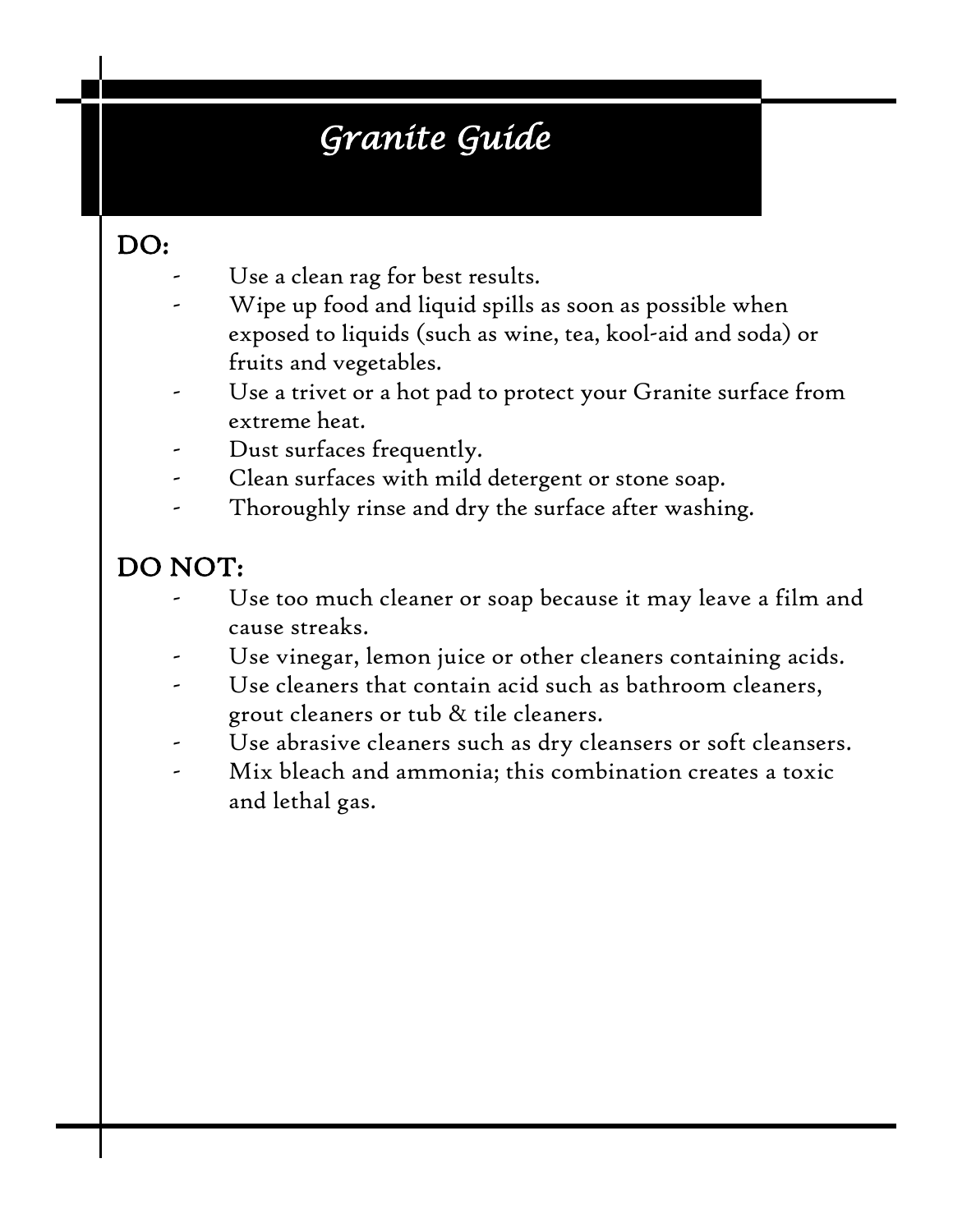### *Laminate Warranty*

#### LAMINATE COUNTERTOPS

2-Year Limited Warranty

Hartson-Kennedy Cabinet Top Co., Inc., warrants to purchasers of manufacture's products that the products manufactured shall be free from defects in materials and workmanship for a period of two years from the date of purchase. This warranty applies only to properly installed products under normal use and wear.

This warranty shall not apply, and the manufacturer shall have no liability, under any of the following circumstances:

- 1. Damage due to improper installation.
- 2. Damage to products after manufacturer's delivery.
- 3. Damage due to heat in excess of 275˚F.
- 4. Damage from abrasive cleaners or harsh chemicals.

Hartson-Kennedy Cabinet Top Co., Inc., the manufacturer, shall be liable only for the repair or replacement, as the manufacturer may elect, of any product returned to manufacturer, with transportation charges prepaid, if examination shall prove to manufacturer's satisfaction that the unit is defective in material or workmanship, and provided that the manufacturer shall be notified in writing of any defect not later than two years from the date of purchase.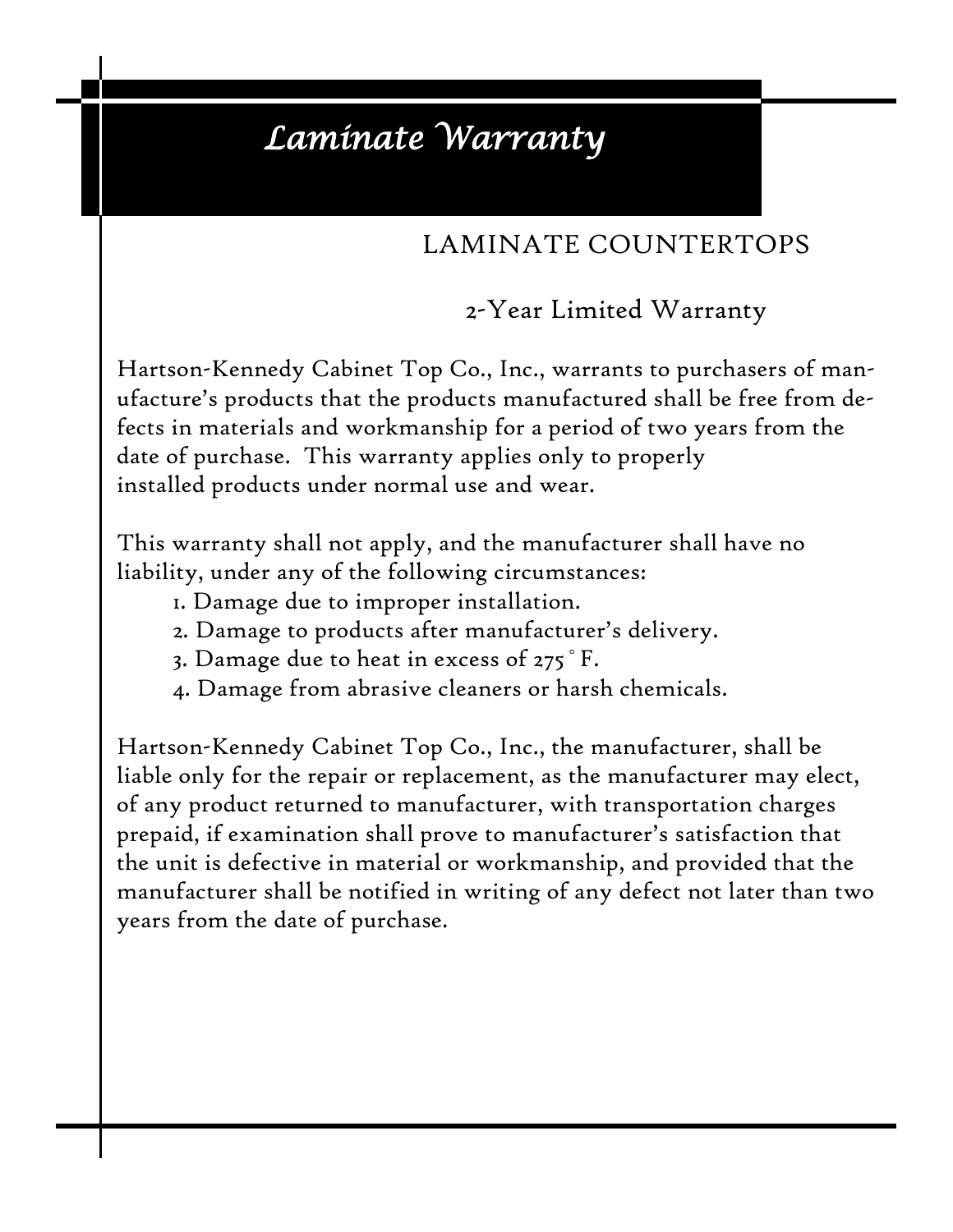### *Laminate Guide*

#### DO:

- Use a nonabrasive, all purpose cleaner.
- Rinse with water, using a cotton cloth to dry.
- Wipe up cleaning solutions instantly to prevent discoloration.
- Use a soft vegetable brush to clean textured counters.
- Always use a cutting board and hot pads.

### DO NOT:

- Flood the laminate. Water can penetrate seams, causing the substrate to swell.
- Use acidic or abrasive cleaners, steel wool or scouring padsthey can dull the finish and cause permanent discoloration.
- Use cleaners containing lye, oven cleaners, dyes, rust removers or toilet bowl cleaners, they will cause permanent damage.
- Hammer heavy items on the counter, as hard blows or heavy objects dropped on the counter, can gouge it.
- Avoid exposure to materials which can stain such as tea, coffee, food, and dyes.
- Place coffee pots, crock pots, or anything that "steams" over the seams. Wipe up puddles immediately.

#### SPECIAL CASES:

- Remove smears with a mild glass cleaner, then dry with a cotton cloth.
- To remove stains, use an undiluted mild household cleaner to draw out the stain. Blot with a damp cotton cloth and rinse.
- To remove stubborn spots, make a paste with baking soda and water. The paste will be mildly abrasive, so work carefully to keep from scratching the surface. Dip a soft bristle brush in the paste, then gently rub the spot in a circular motion, pressing lightly. Rinse surface with warm water and dry with a soft cloth.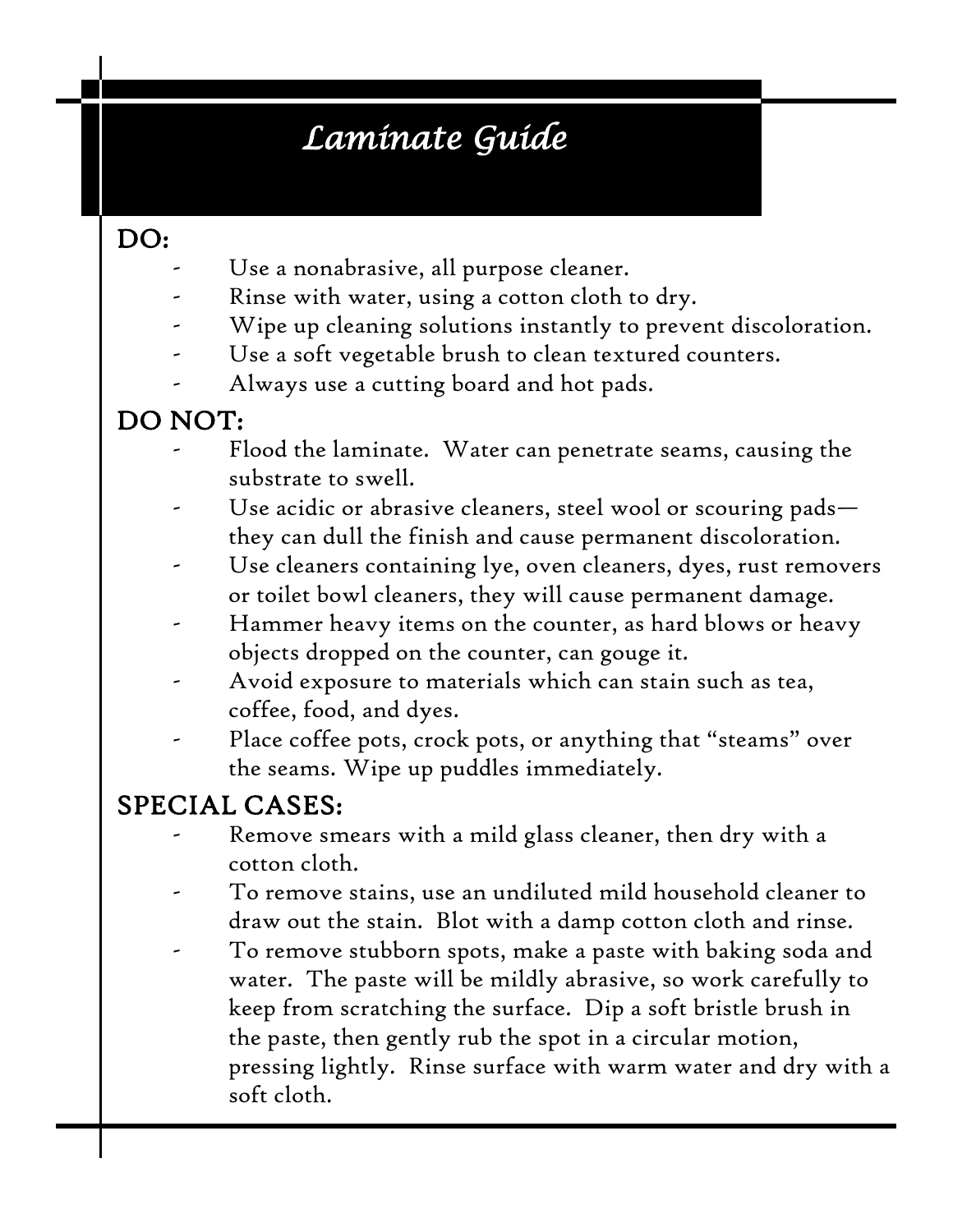### *Hanex Guide*

#### Everyday Cleaning

- Wipe clean with a damp cloth or sponge
- Basic stains: with mild detergents or general purpose cleaners
- Periodically go over entire surface with an abrasive cleaner or wet Scotch Brite pad to maintain a uniform appearance.

#### Resistant to Stains

To remove persistent stains, cigarette burns or scratches: Scrub with an abrasive cleanser & green Scotch Brite pad.

#### Simple Steps to avoid damage

- Avoid cutting in sink, use a cutting board.
- It is not recommended to place hot pans directly in sink. Even though Hanex bowls can withstand temperatures up to 350F, prolonged or extreme heat could cause yellowing.
- Strong acids, such as those found in drain cleaners should be wiped up at once. Some of these items, when left on surface may cause whitening, which can be difficult to remove.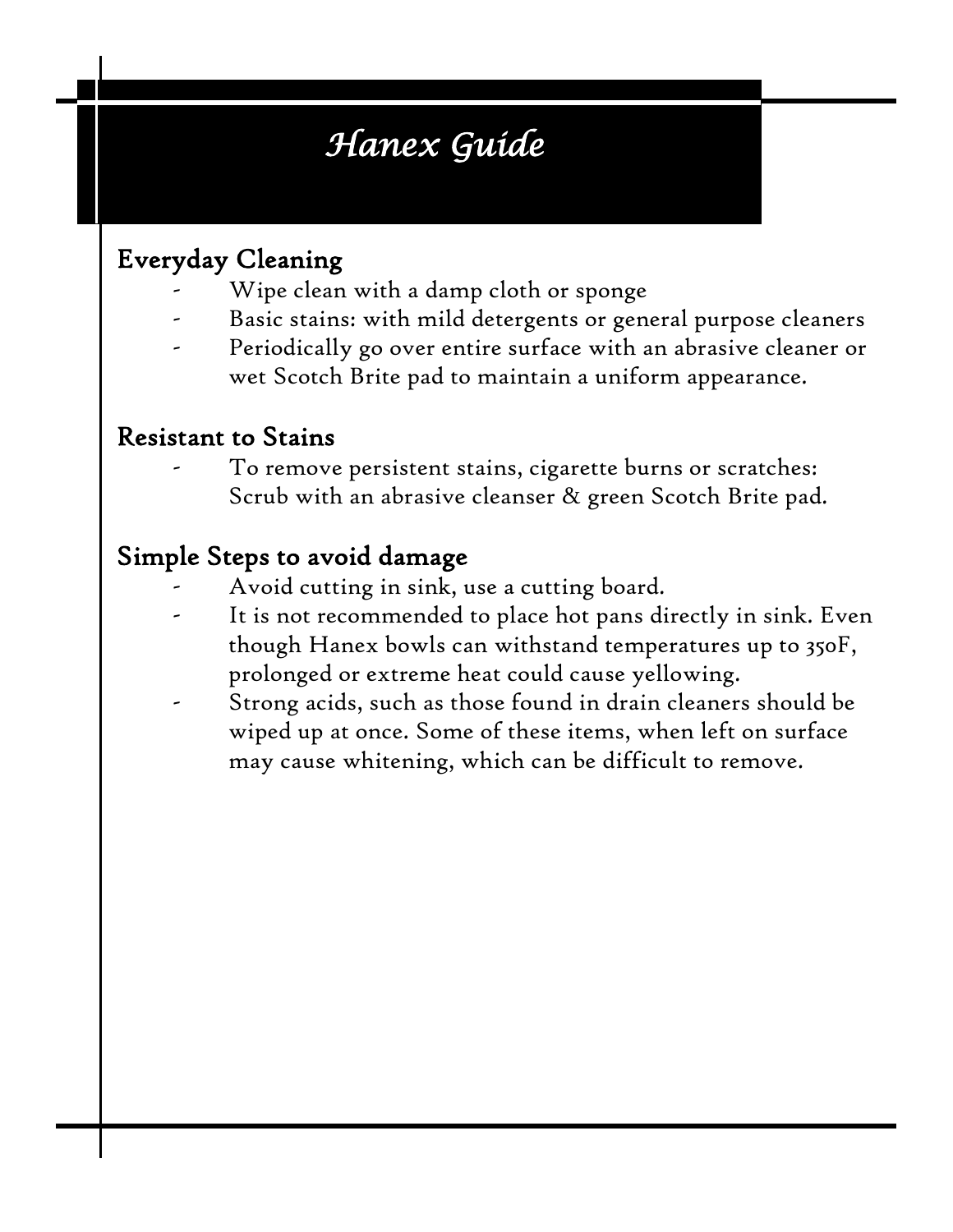### *Natural Stone Guide*

### FLOORS & COUNTERTOPS

#### DO:

- Clean stone surface with a few drops of neutral cleaner or a mild liquid dishwashing detergent. Use a clean rag for best results. (Too much cleaner or soap may leave a film and cause streaking.)
- Rinse the surface thoroughly after washing with soap.
- Place coasters under glasses and wipe spills immediately.
- TEST ALL CLEANING PRODUCTS BEFORE CLEANING VISIBLE AREAS!!!!

#### DO NOT:

- Use scouring powders or creams; these can damage the surface.
- Use abrasive detergents that contain acid or alkaline (especially products with lemon or vinegar). They can remove the stone's natural surface polish.
- Petroleum or animal fat-based cleaners may darken stone and leave a residue that can build up.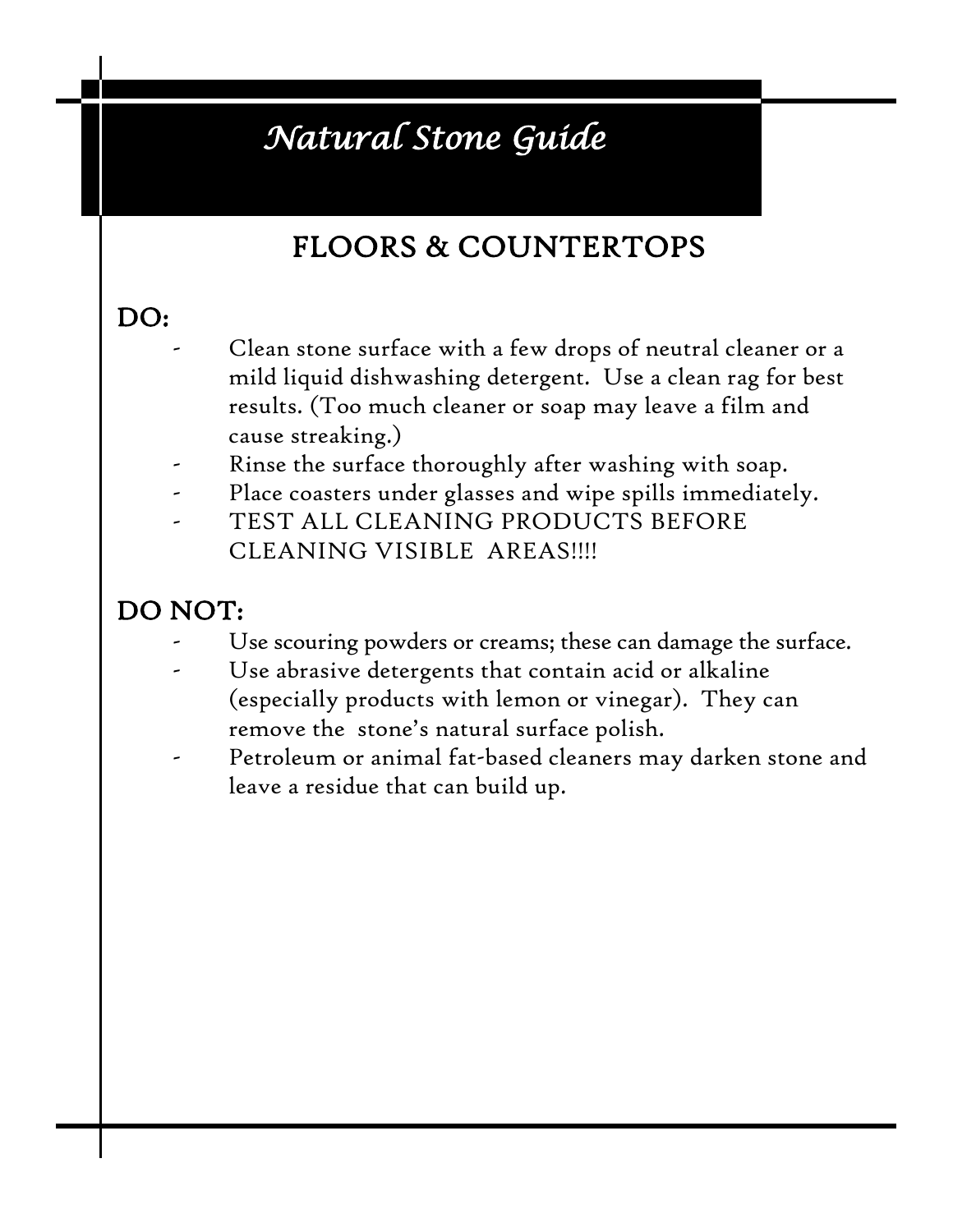### *Silestone Guide*

#### DO:

- Silestone Requires very little maintenance. Simply wipe your surface with soapy water or a mild household cleaner such as Formula 409, Fantastik or Windex on a regular basis to maintain its beauty and shine for years to come.
- To remove difficult spills, wipe the surface with warm water and soap. If needed, apply a common household cleaner. For stains that harden as they dry, such as food and gun, remove by gently scarping off of surface (using a blade or putty remover), and then clean using warm water and soap.
- Do use a trivet or a hot pad to protect your Silestone surface from extreme heat.
- Do use a cutting board in order to avoid damage to your knives and countertops. Silestone is scratch-resistant but not scratch-proof, and can therefore be damaged with excessive force or pressure.

#### DO NOT:

- Use strong chemicals and solvents such as oven cleaners with high alkaline/PH levels and floor strippers.
- Use permanent Markers or ink.
- Use Drano, Liquid Plummer or other lye solutions.
- Use oil Soaps
- Use fingernail polish remover.
- Use paint strippers containing methylene chloride.
- Use furniture cleaners containing trichlorethane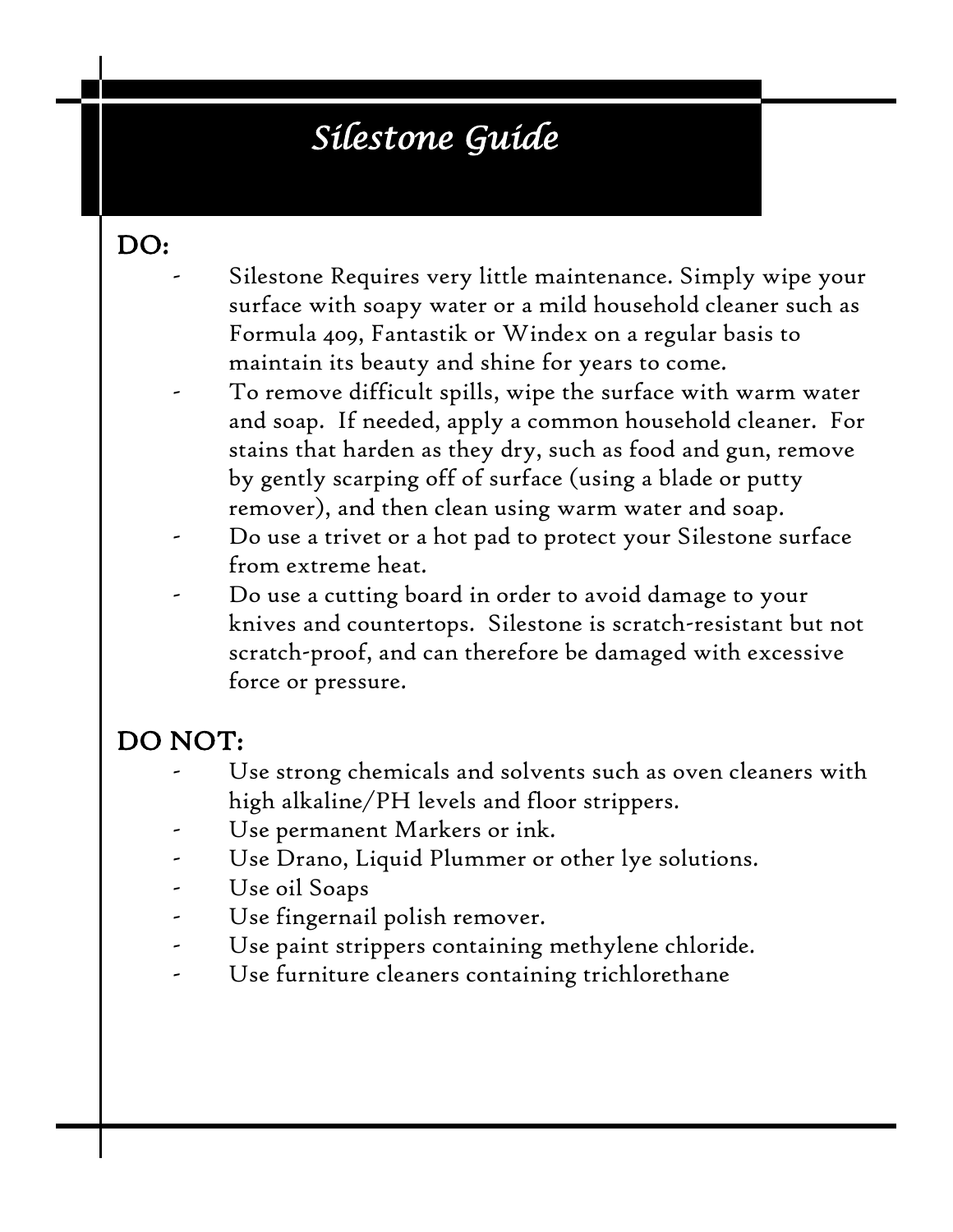### *Silestone Warranty Guide*



#### SILESTONE COUNTERTOPS

10-Year Limited Warranty

Consentino, S.A. warrants to the original purchasers of installed SILESTONE product period of ten years from the date of installation that the SILESTONE material be free from manufacturing defects. If a manufacturing defect occurs during the warranty period, Consentino, S.A. will at its option, repair or replace the defective SILESTONE products.

This limited warranty covers SILESTONE quartz surfaces that have been permanently installed in your residence. Cosentino, S.A.'s obligation under the 10-year warranty covers only the repair or replacement of the failed product. This limited warranty covers products that have been maintained according to the SILESTONE quartz surfaces Care and Maintenance guide provided free of charge at the time of installation, or upon request, by the Cosentino USA Authorized SILESTONE installer or Cosentino USA.

This limited warranty is transferable within the 10-year period of warranty only when the new owner of your residence writes to Cosentino USA to register the limited warranty under the new owner's name. This limited warranty is transferable only to the purchaser of your residence.

> Cosentino USA Silestone Quartz Surfaces 13124 Trinity Drive Stafford, Texas 77477 Attn: Warranty Administrator  $(1 - 877 - 436 - 7482)$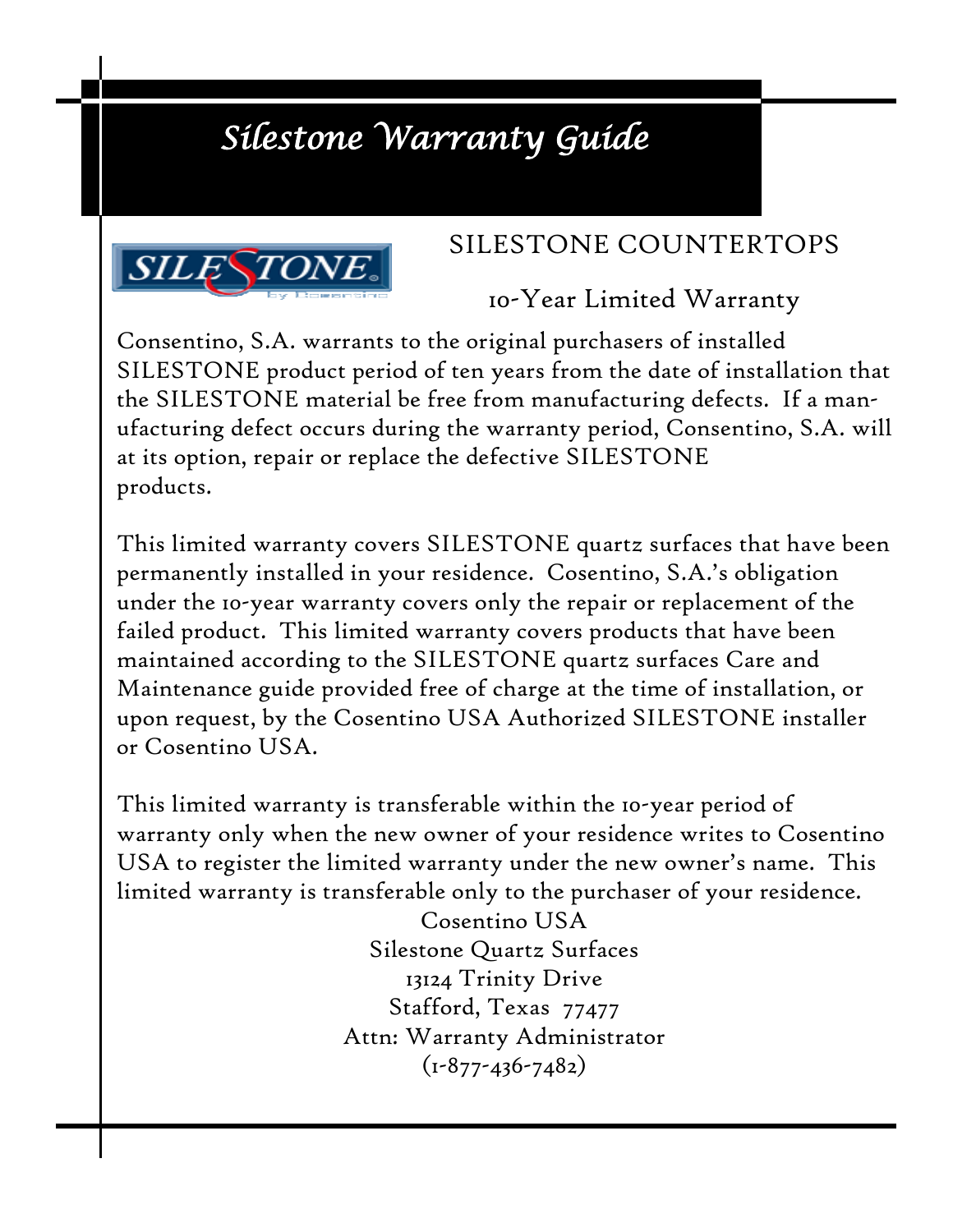### *SilestoneWarranty Guide*

This limited warranty does not cover variances, thermal shock, chemical abuse or defects by fabrication, misuse or improper fabrication.

This limited warranty does not cover any additional or supplemental repairs or modifications such as, for example, any plumbing, electrical, tile or wall surface modifications that may be necessary to repair or replace the SILESTONE product covered under this limited warranty; such other repairs and modifications shall be the responsibility of the customer.

This limited warranty does not cover products that have not been paid for in full.

This limited warranty does not cover uses of products for products exposed to outside weather and climate conditions, abnormal use or condition, or abuse in any way. "Abnormal use or conditions" includes, but is not limited to, damage from mishandling or misuse, damage from excessive heat or uneven exposure to weather conditions, exposure to ultraviolet light, physical or chemical abuse, and damage from improper care and maintenance.

Cosentino, S.A. is not responsible for damage or injury caused in whole or in parts by acts of God, job side conditions, architectural and engineering design, structural movement, acts of vandalism, or accidents.

This limited warranty does not cover seam performance.

This warranty gives the original purchaser of SILESTONE Quartz Surfaces specific legal rights. Other rights may be available which may vary from state to state.

In order to obtain service under this limited warranty, you must permit your Cosentino USA Authorized SILESTONE installer or Cosentino, S.A.'s authorized agents to cooperate with your installer and Cosentino, S.A.'s agents in the efforts to service this limited warranty.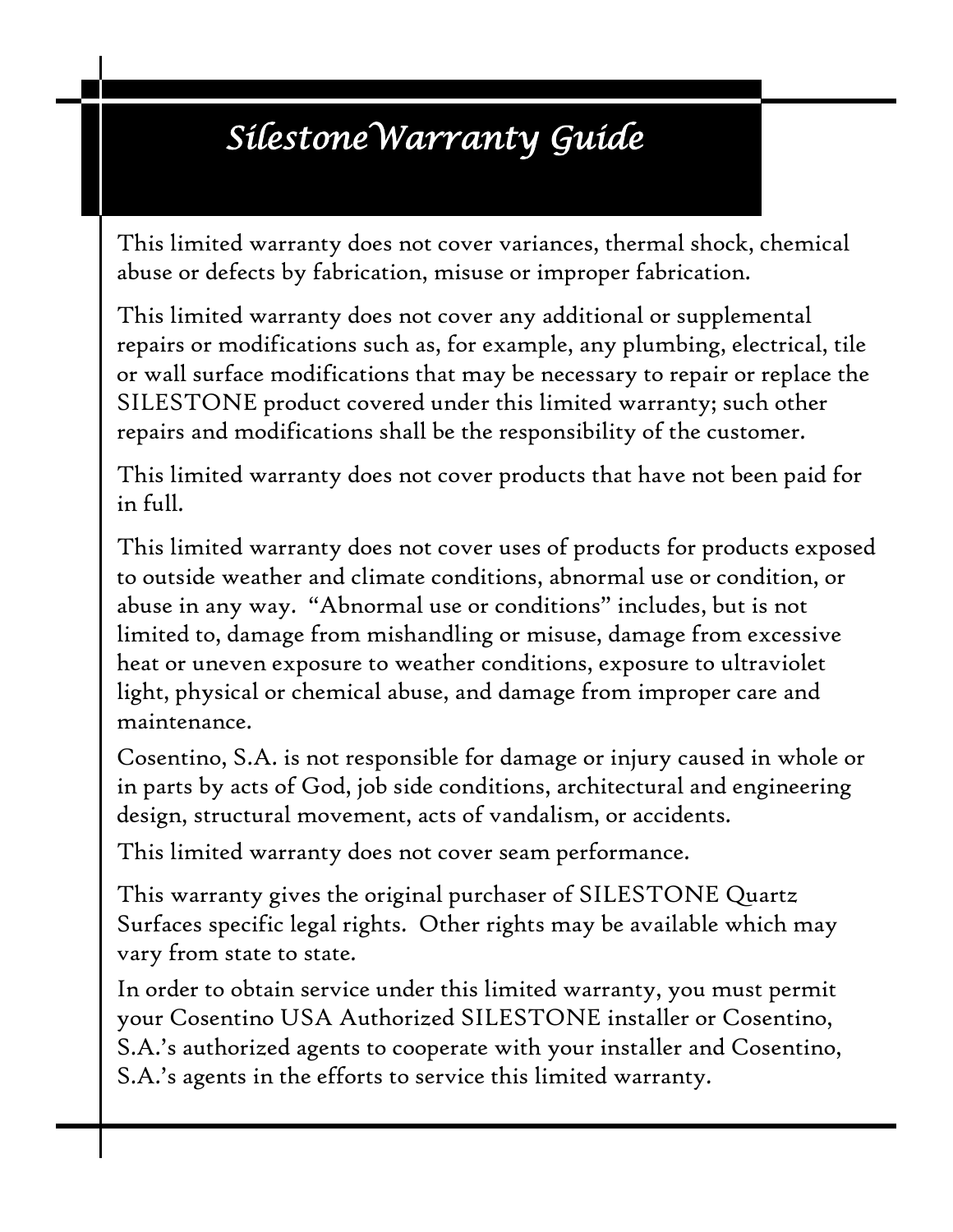### *Zodiaq Guide*

#### DO:

- Routine cleaning, using a damp cloth or paper towel and, if necessary, a small amount of non-bleach, nonabrasive cleanser.
- Wipe up food and liquid spills as soon as possible when exposed to liquids (such as wine, vinegar, tea, lemon juice and soda) or fruits and vegetables.
- Use a trivet or a hot pad to protect your Zodiaq surface from extreme heat.
- Use a nonabrasive cleaning pad, for stubborn or dried spills, such as a white 3M Scotch-Brite scrub pad coupled with Formula 409 Glass & Surface Cleaner or a comparable cleaning product.

#### DO NOT:

- Use hot skillets or roasting pans directly on the surface.
- Use permanent markers and ink
- Use strong chemicals and solvents such as oven cleaners with high alkaline/PH levels and floor strippers.
- Use oil Soaps, bleach and bluing
- Use fingernail polish remover.
- Use paint strippers containing methylene chloride.
- Use furniture cleaners containing trichlorethane

#### SPECIAL CASES:

- For materials that harden as they dry (such as gum, food, grease, nail polish or paint), remove by gently scraping away the excess with a plastic putty knife
- If the stain persists, moisten a cloth with Sanitem 313, Greased Lightning, or a comparable product and rub it into the stain. Let the cleaning agent sit for 15 minutes and wipe the surface clean with a cotton cloth. Rinse thoroughly to remove any cleaner residue.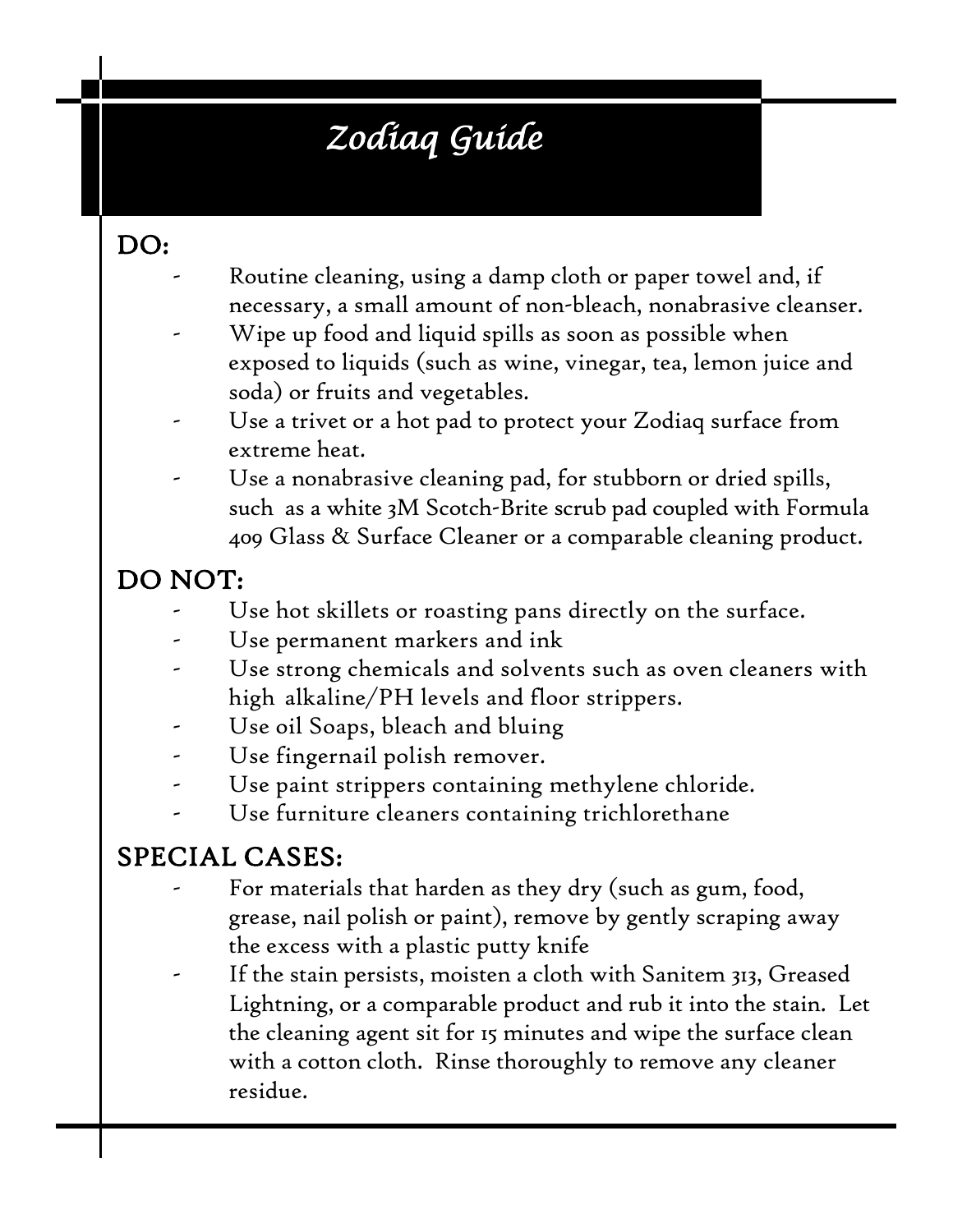### *Zodiaq Warranty*

#### ZODIAQ COUNTERTOPS

#### 10-Year Limited Warranty

DuPont warrants to you, the owner of the original installation, that DuPont will repair or replace, without charge, your installation of DuPont Zodiaq quartz surfaces when installed by a DuPont Authorized Zodiaq Installer, if the product fails due to any manufacturing defect or any defect in conversion or installation during the first ten years from the date of completion of installation of the Zodiaq. This limited warranty includes necessary labor charges needed to repair or replace the product covered by this warranty. This warranty does not cover products made by other suppliers.

This warranty applies to installations of Zodiaq quartz surfaces that have been permanently installed in residences and that have not been moved from the original, permanent installation.

This warranty is transferable only in owner-occupied dwellings. This warranty is transferable within the 10-year period of warranty only when the new owner writes to DuPont to register the installation under the new owner's name. Upon request, the Care in Use Guide will be sent to the new owner detailing the proper maintenance of the product.

DuPont Zodiaq Quartz Surfaces Chestnut Run Plaza P.O. Box 80721 Wilmington, DE 19880-0721 1(800)426-7426 zodiaq@usa.dupont.com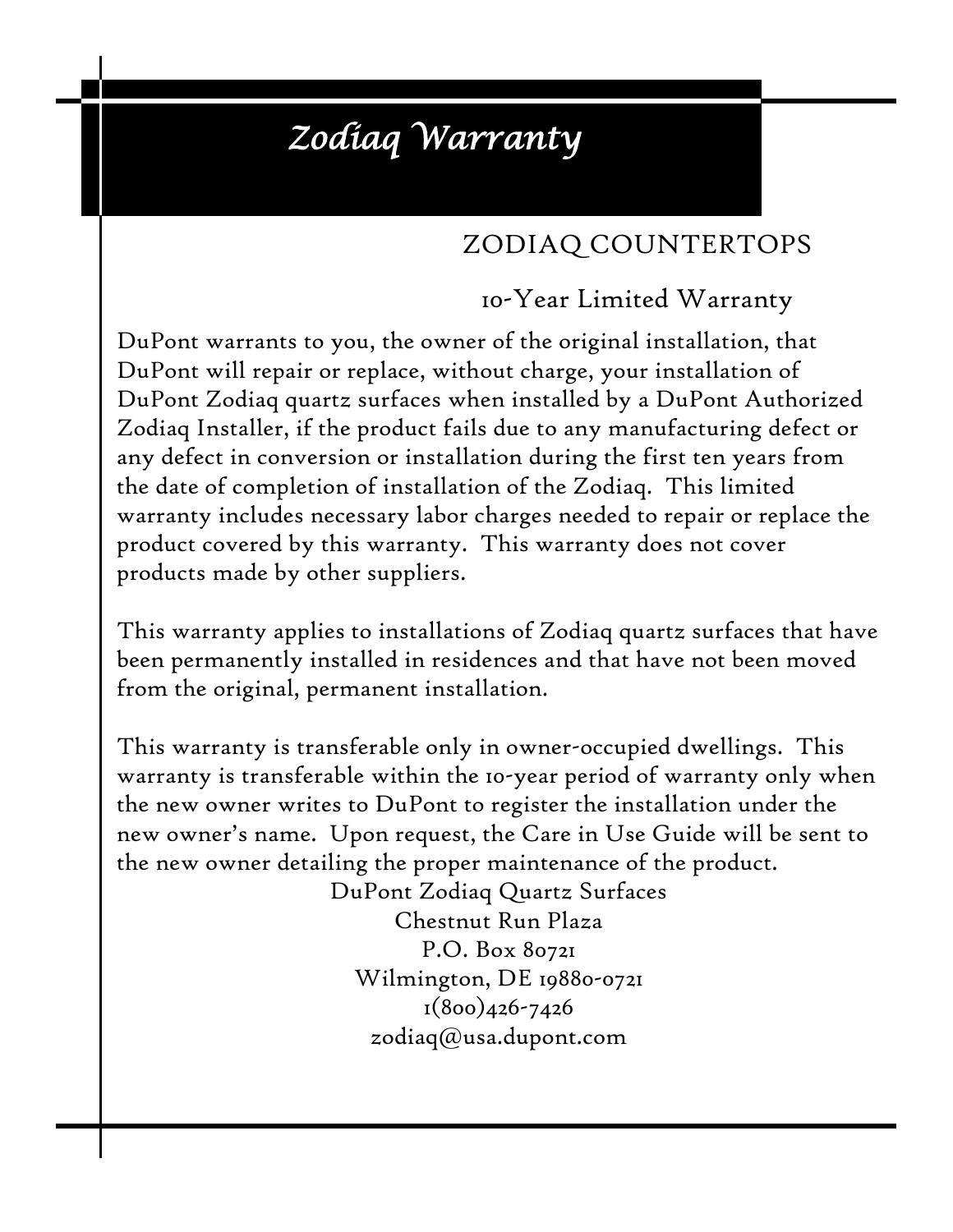### *Zodiaq Warranty*

This warranty shall be null and void unless the products have been paid for in full.

This warranty applies to products that have been maintained according to the DuPont Zodiaq quartz surfaces Care in Use Guide. This warranty covers seam performance, not the appearance of the seam.

This warranty does not cover uses of products for "commercial" uses, uses of products exposed to outside and climate conditions, abnormal use or conditions, or abuse in any way. "Commercial use" includes, but is not limited to, use in a store, office or other place of business. "Abnormal use or conditions" includes, but is not limited to damage from mishandling or misuse, damage from excessive heat or uneven exposure to weather conditions, physical or chemical abuse, and damage from improper care and maintenance.

DuPont is not responsible fro damage or injury caused in whole or in part by acts of God, job site conditions, architectural and engineering design, structural movement, acts of vandalism, or accidents.

DuPont's obligation under this warranty is limited solely to the repair or replacement including necessary labor charges needed to repair or replace the product covered by this warranty.

This warranty gives you specific legal rights, and you may also have other rights which may vary from state to state or, in Canada, from province to province.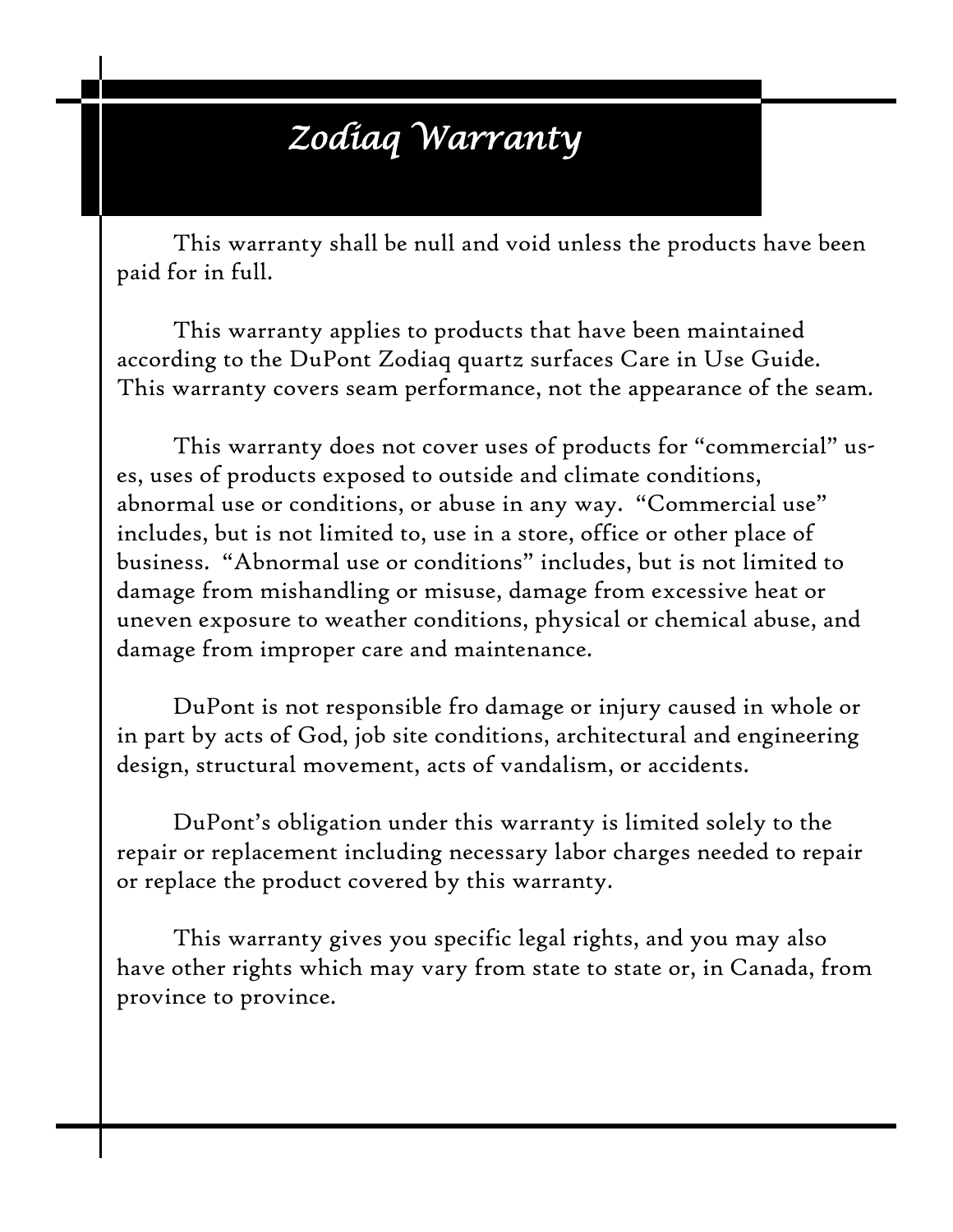### *Somerset, Shaw, Columbia, Ohio Valley & Mannington Hardwood Flooring Guide*

#### DO:

- Sweep, vacuum or dust your hardwood floor on a regular basis
- Use a damp cloth to blot spills and spot as soon as they happen
- Protect your floor with rugs and mats.
- Use furniture protectors on furniture.
- Make sure the heels of your shoes are in good repair.
- Place rugs or mats in areas that are prone to spills.
- Rotate area rugs on a regular basis and close window coverings to protect against sun exposure
- Use Columbia Floor Cleaner to maintain your **Columbia** hardwood
- Use Somerset Floor Care Products to maintain the your Somerset floor
- Use EverClean to maintain your Shaw Floor
- Use Hartco Easy Clean on your Ohio Valley Hardwood floors
- Use curtains  $\&$  UV resistant film on large glass doors  $\&$  windows

#### DO NOT:

- Use other products not formulated for your **Somerset floor** which may damage your floor, and void the warranty
- Allow water to stand on a hardwood floor for any length of time
- Use oil based, wax, polish, detergents, bleach, polishes, oil soap, abrasive cleaning soaps or strong ammoniated or abrasive cleaners
- Use steel wool or scouring powder
- Use any type of buffing machine

#### SPECIAL CASES:

- For touch spots, such as oil, paint, markers, lipstick, ink, tar or cigarette marks, use acetone/nail polish remover on a clean white cloth, then wipe w/ a damp cloth
- Minor damage to your **Shaw's hardwood floor** can be repaired using Shaw's Color Fill & Color Sealant
- Apply a sealed plastic bag filled  $w/$  ice on top of chewing gum and candle wax, wait until deposit becomes brittle enough to crumble off
- Minor abrasions/scratches to your **Ohio Valley hardwood floor** can be repaired by using Hartco's Touch-Up Kit
- Chip, broken edges and gaps to your Ohio Valley hardwood floor can be blended w/ appropriate Hartco Touch-Up Pen or fill Stick
- Repair minor surface scratches using the Somerset Touch-up Kit.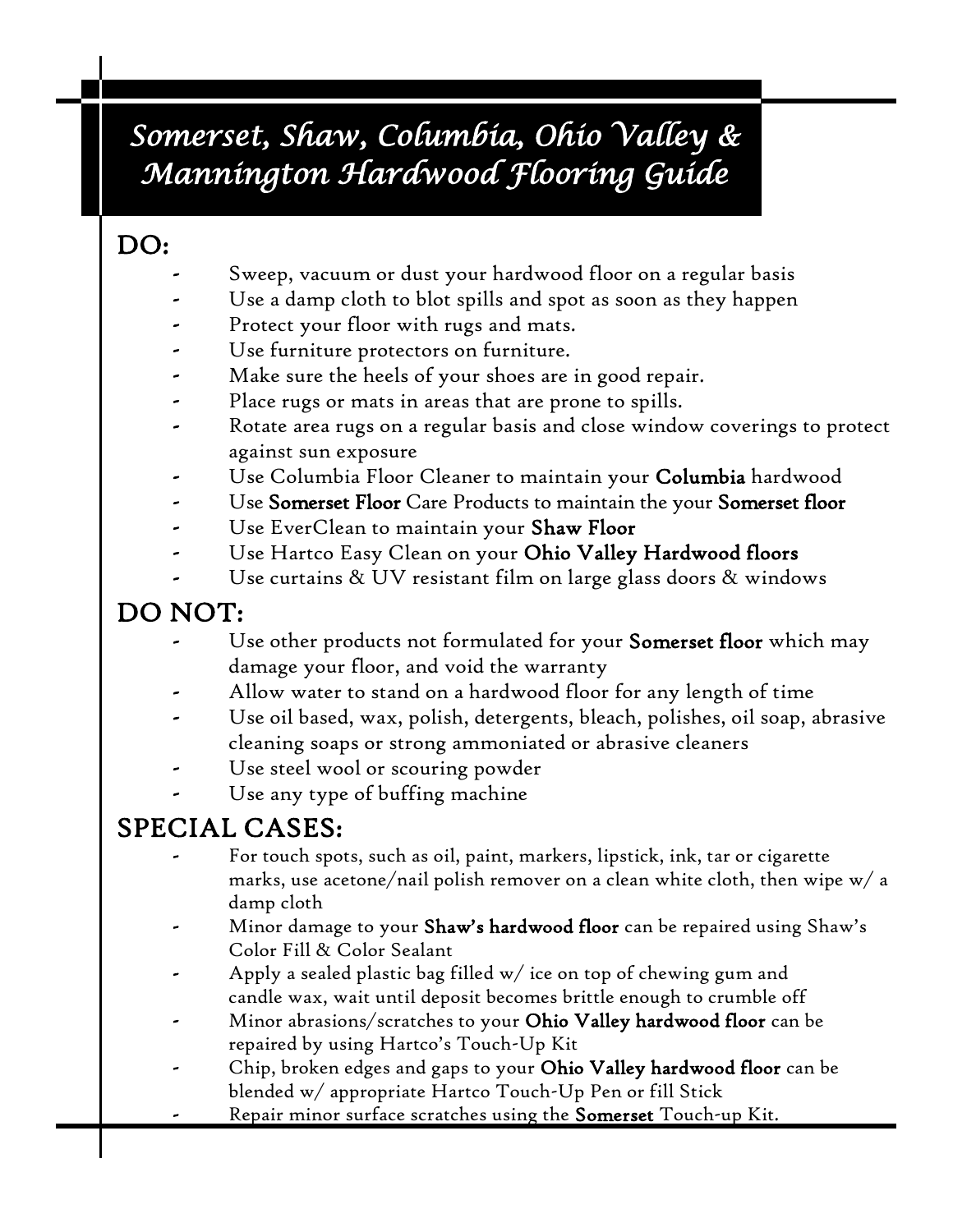### *Mannington Porcelain Warranty*

Mannington warrants that its first choice production porcelain tile is manufactured with ANSI A137.1-1988 standards. In the event that it is established that the tile has a manufacturing defect resulting form it not being manufactured in accordance w/ the said standards, Mannington will furnish, free of charge, material for replacement of the defective tile of compatible color, and shade as determined by Mannington. Mannington shall not be responsible for labor charges incurred for installing replacement material and such charges are excluded from this warranty.

Mannington makes no warranty as to the suitability of its tile for installation for any particular purpose or location and it does not warrant that its tile will not scratch, chip or show signs of wear. Mannington specifically excludes liability for consequential or incidental damages resulting from breach of its warranty except where exclusion of consequential damages is not permitted by applicable State law.

This warranty is a limited warranty and shall constitute the full extent of Mannington's liability on its warranty. This warranty is in place of all other warranties, expressed or implied, including the implied warranty of merchantability and the implied warranty of fitness for a particular purpose.

To make claim under this warranty, Mannington must receive notification of the claim as soon as reasonably possible but in no event later than one year after the tile has been installed. All claims must be in writing and sent by certified mail to: Mannington Mills, Inc.

> Attn: Customer Care P.O. Box 30 Salem, NY 08079 service@mannington.com 1-800-356-6787

Claims concerning shade, appearance, caliber, finish or obvious defects in the tile must be communicated before the tile is installed. No such claims will be accepted for the tile that has been installed before Mannington receives a written claim .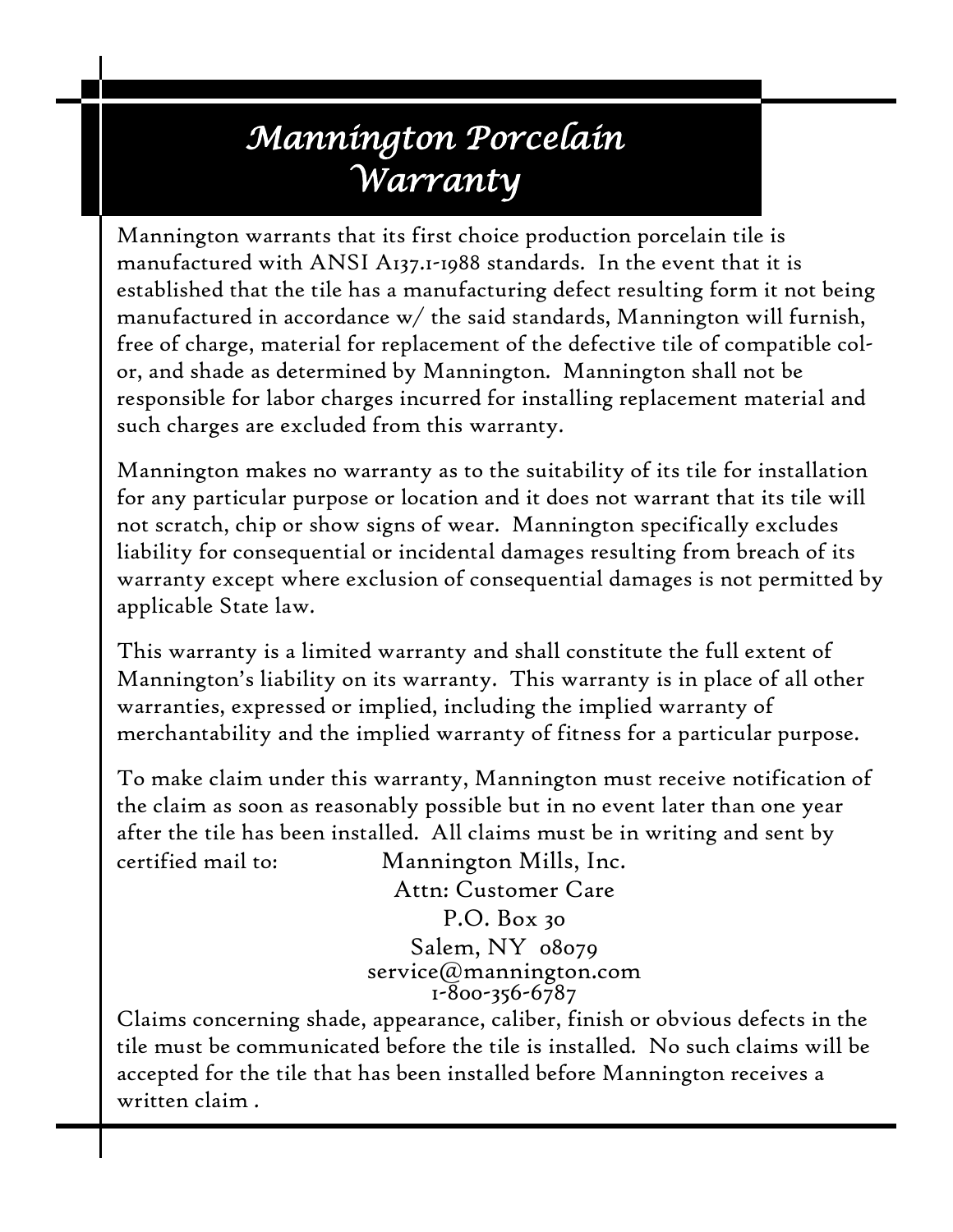### *Mannington Resilient Warranty*

The following limited warranty includes the entire PREMIUM, BEST, BETTER & GOOD categories. Mannington warrants that your resilient floor will be free from manufacturing defects and, for a period of 20, 15, 12, 10, 7, 6, or 5 years following the date of purchase, under normal household conditions, will not:

-Permanently indent

- -Rip, tear or gouge
- -Permanently discolor or fade
- -Permanently stain from normal household stains or asphalt tracking
- -Yellow from exposure to rubber-backed mats
- -Wear through the wearlayer so that the prints pattern or design of the floor is altered
- -Permanently discolor from mold or mildew growth in the vinyl when installed directly over a concrete subfloor
- -Discolor from underlayment panels
- -Permanently scuff from shoe soles

If your Mannington floor fails to perform as stated in the applicable Limited Warranty, Mannington will, at its option, repair w/out charge or replace the floor w/out charge of another floor of equal value and quality. If Mannington repairs or replaces a panel as a result of a warranty claim, you will re required to clear at your expense any items placed over the affected area. Some states do not allow the exclusion or limitation of incidental or consequential damages or limitations on how long an implied warranty lasts, so the above limitation or exclusion may not apply to you.

If you need to file a claim provide proof of purchase and write to:

Mannington Mills, Inc. Attn: Customer Care P.O. Box 30 Salem, NY 08079 service@mannington.com 1-800-356-6787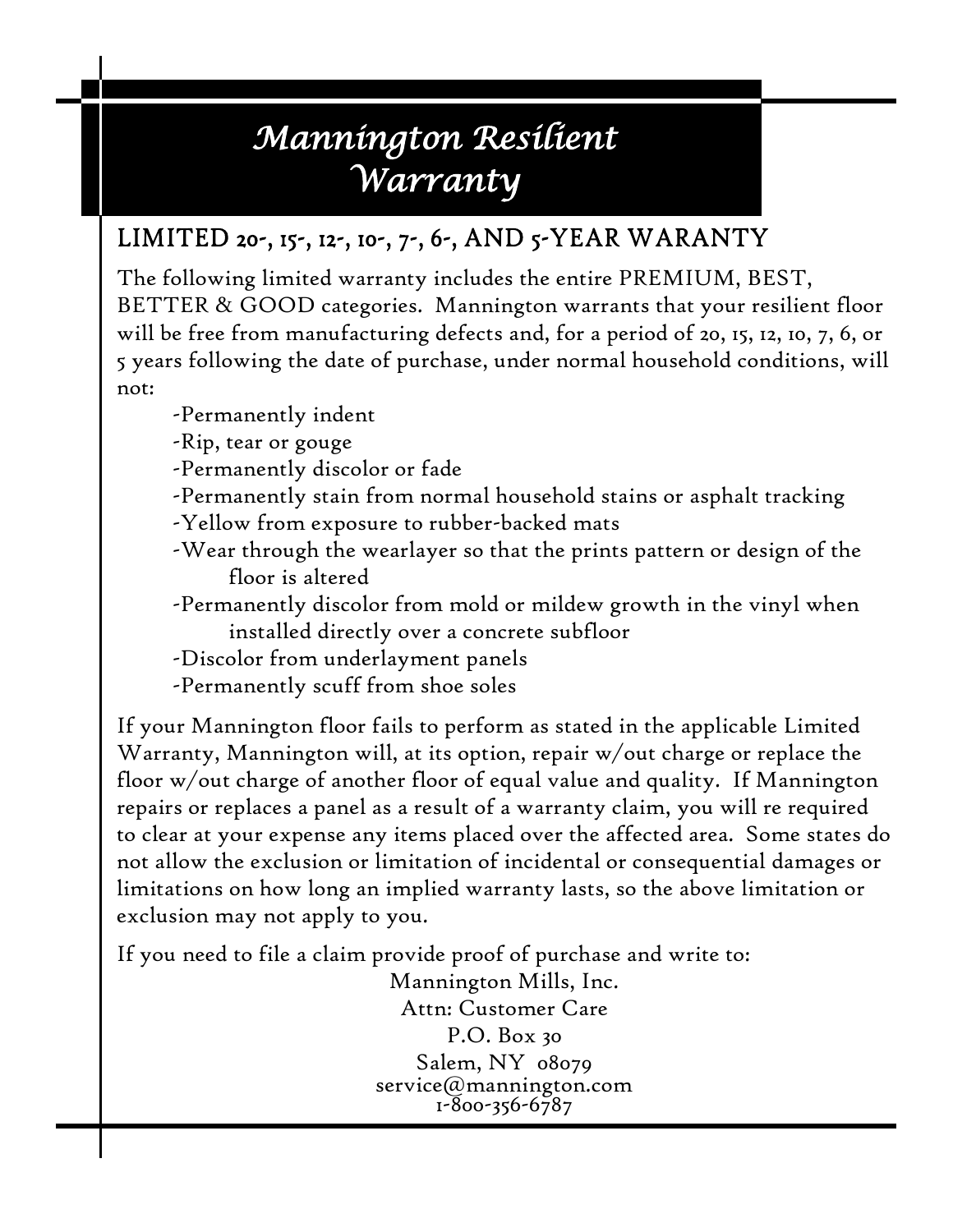### *Mannington Resilient, Porcelain & Adura Floor Guide*

#### DO:

- Vacuum your floor, at least, once a week and mop occasionally w/ Mannington Award Series Rinse-Free Cleaner
- Wipe up spills & tracked-in dirt immediately
- Use interior and exterior doormats at all entrances
- Place rugs or floor mats on heavy traffic areas to avoid excess wear and tear
- Use furniture felt leg protector pads on all furniture
- Replace plastic casters on chairs  $w/$  rubber wheels and lift rather than slide heavy object across the floor
- Close your curtains or blinds where extreme sunlight hits the floor.
- Use polish or "mop and shine" products on floors only if wish to make the floor shiny
- Apply Mannington Award Series High-Gloss Polish on NatureFlorm and NatureForm Optix floors to restore gloss
- Use Mannington Award Series Heavy Duty Cleaner and Stripper after several applications of polish for a high-shine floor because an occasional stripping and reapplication of polish may be necessary

#### DO NOT:

- Wax, buff, sand or lacquer your floors
- Use soap-based detergents, oil soaps or wax-based products
- Use Abrasive cleaners, steel wool, or scouring powder
- Use a steam cleaner

#### SPECIAL CASES:

- If a substance, such as food, beverages, tar, oil, asphalt, grease, wax and paint, scrape off with a dull knife.
- Wipe scuffs, marks, scratches, lipstick, antiseptics, crayon, ink, hair dye & permanent marker with a clean, white cloth dampened with lighter fluid, painters naphtha or isopropyl alcohol.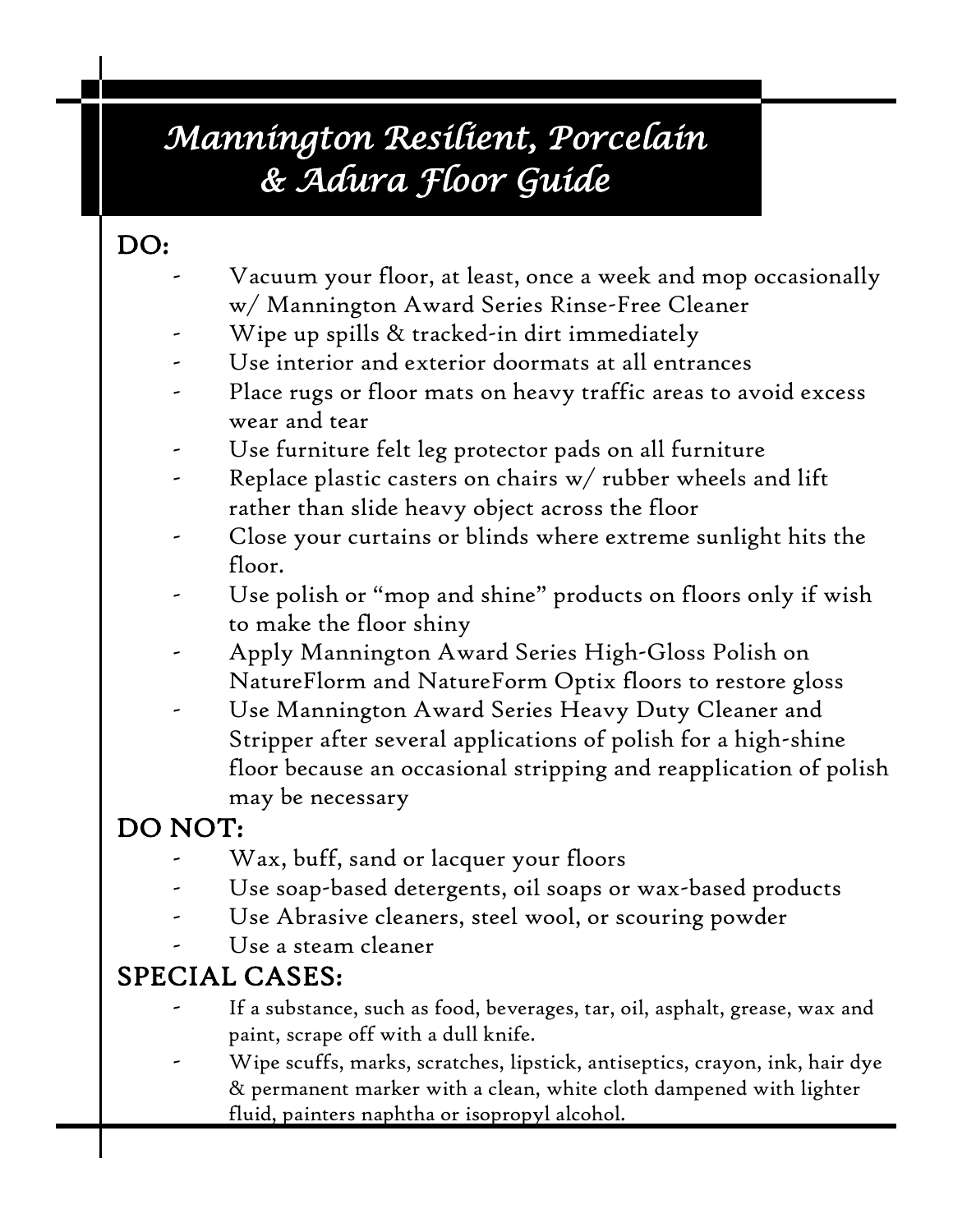### *Porcelain Guide*

Porcelain can be glazed or unglazed but it can stain. Most stains are easily removed. Follow our stain treatment guide for the following

| stains:                                       |                                                                                                                                                                                            |  |
|-----------------------------------------------|--------------------------------------------------------------------------------------------------------------------------------------------------------------------------------------------|--|
| <b>COFFEE</b>                                 | - Dampen a cloth with water, dip it in baking soda and scrub<br>the mixture over.                                                                                                          |  |
| <b>FRUIT JUICE</b><br><b>OR</b><br><b>TEA</b> | - Wash with a solution of 1-tablespoon trisodium phosphate<br>and 1-quart of hot water.<br>- Rinse, then flood with a solution of 3 tablespoons laundry<br>bleach in 1-quart of hot water. |  |
| <b>GREASE</b>                                 | - Scrub using a stiff - bristled brush with a strong solution of<br>heavy duty detergent.                                                                                                  |  |
| <b>HARD WATER</b><br><b>SCUM</b>              | - Scour the area thoroughly with a solution made of equal parts<br>vinegar and water using a nylon scouring pad.                                                                           |  |
| <b>MILDEW</b>                                 | - Sponge with a solution of 1/2 cup laundry bleach in 1-quart<br>of water.<br>- Alternatively, mix thick paste consisting of household scouring<br>powder and water.                       |  |
| OIL                                           | - Mix a thick paste of household scouring powder and water.<br>- Apply the paste to stain and allow it to stand overnight.                                                                 |  |
| <b>SOAP SCUM</b>                              | - Use baking soda in warm water. Rinse thoroughly. You may<br>also use a solution of warm water and ammonia.                                                                               |  |
| <b>UNKNOWN</b><br><b>STAINS</b>               | - Use a mild solution of chlorine bleach. Do not use full<br>strength or let it remain on the surface for more than a few<br>seconds.                                                      |  |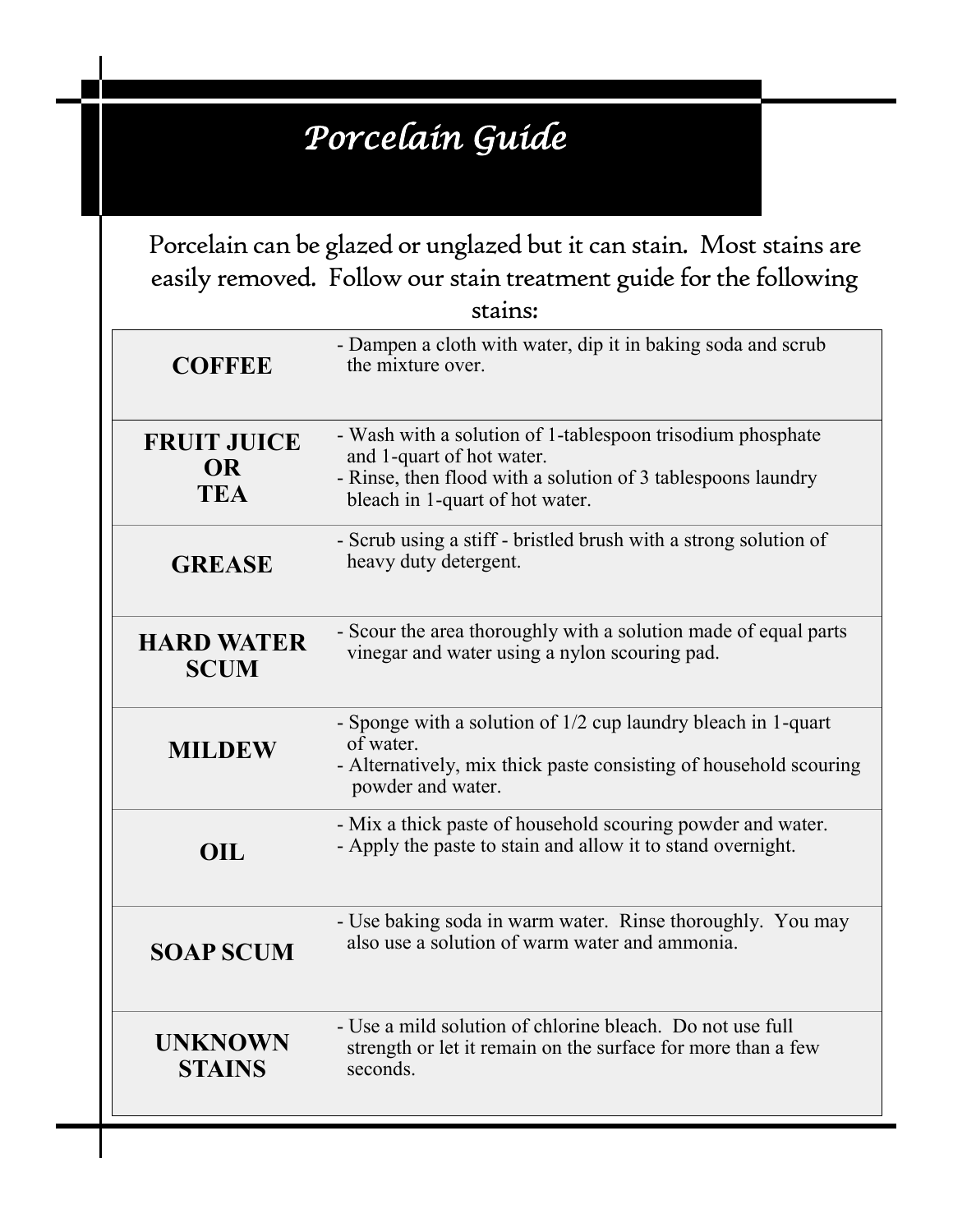### *Shaw Carpet Guide*

#### DO:

- Place rugs or floor mats on heavy traffic areas to avoid excess wear and tear.
- Always use a quality pad under your carpet.
- Move heavy furniture occasionally to avoid excessive pile crushing.
- Protect carpet when moving furniture.
- Clean your area rugs on your carpet, be sure to clean them regularly. Clean and restore the pile of the carpet underneath as well.
- Protect your carpet from prolonged periods of direct sunlight with blinds, shades, or awnings.
- Clean your carpet on a regular basis to remove the oily, sticky soil that vacuums don't remove. Carpet in a typical household should be cleaned every 12 to 18 months. Research indicates that the hot water extraction system provides the best capability for cleaning. This system is commonly referred to as "steam cleaning".
- Use Shaw's R2X Stain and Soil Remover, which is the only carpet cleaning product with the endorsement consumers have trusted for more than 100 years.

#### DO NOT:

- Use cloudy or creamy detergent on your floor.
- Use scouring powder products, steel wool, or abrasives.
- Rub or Scrub abrasively, as a fuzzy area may result.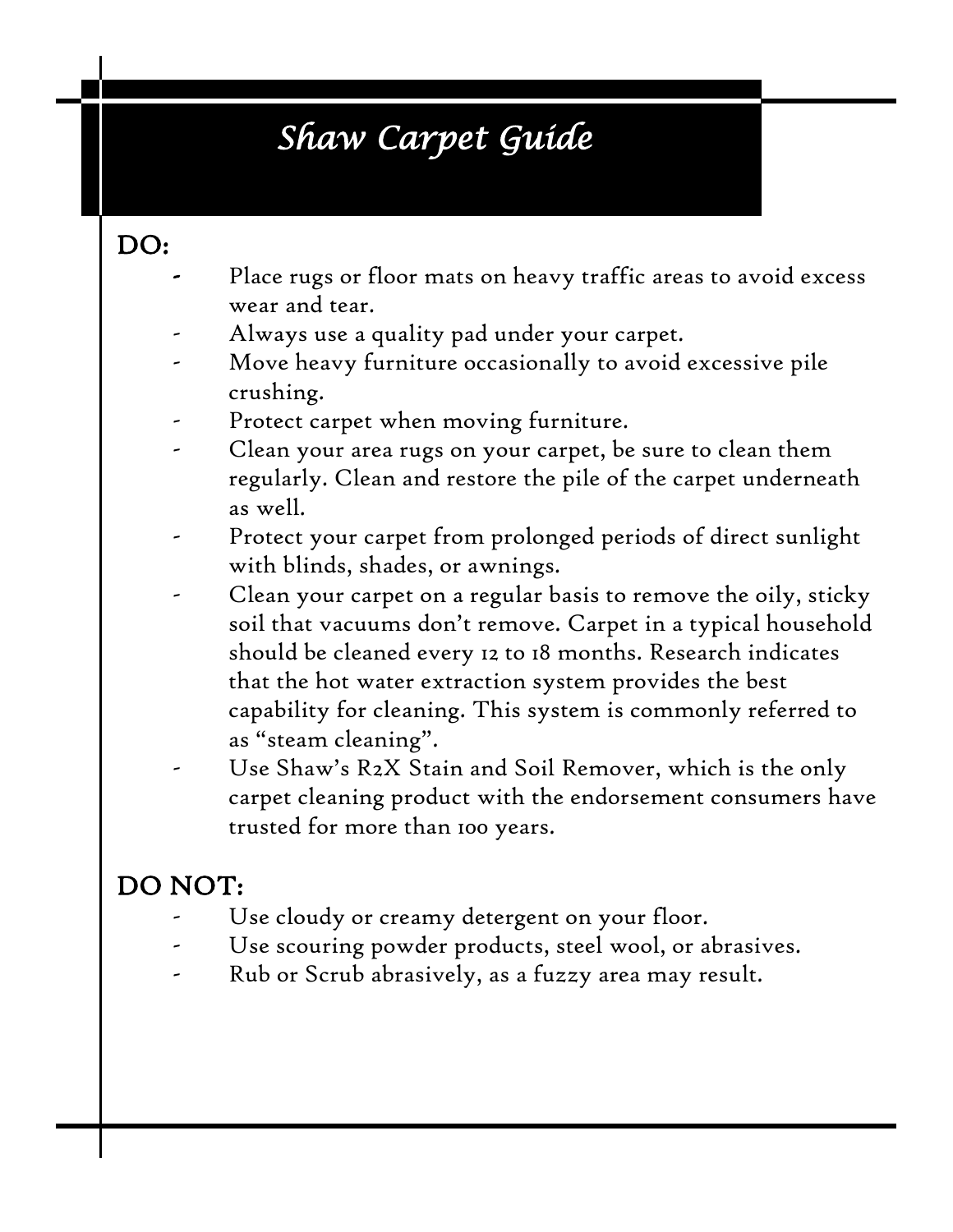### *Shaw Carpet Guide*

#### SPOT AND SPILL REMOVAL

No carpet is stain proof, but since many are stain resistant, you have time to act.

- Remove as much of food spills as possible by scraping the carpet gently with a spoon or dull knife.
- Absorb wet spills as quickly as possible by blotting repeatedly with white paper or white cloth towels. When blotting, work from the outer edge in toward the center of the spot to avoid spreading the spill.
- Remove the stain using one of the cleaning items from the checklist below:
	- White cloths or white paper towels.
	- Detergent solution—Mix mild liquid detergent with water (no more than  $1/4$  tsp. of detergent to 32 oz. of water). A clear, non-bleach liquid dishwashing detergent such as Dawn, Joy, or clear Ivory is recommended.
	- Vinegar Solution—Mix I part white vinegar to I part water.
	- Ammonia Solution—Mix I tsp. of ammonia to I cup of water. (Do not use on wool or wool-blend carpets.)
	- Non-Oily nail polish remover.
	- Chewing gum remover (freeze or solid type)
	- · Spot Remover—Use Spot removers designed specifically for grease, oil, or tar, such as Carbona or Energine.
- Rinse the cleaned carpet area with water to remove detergent residue that may become sticky and cause rapid re-soiling.
- Absorb any remaining moisture by placing several layers of white towels over the spot and weighing them down with a heavy object.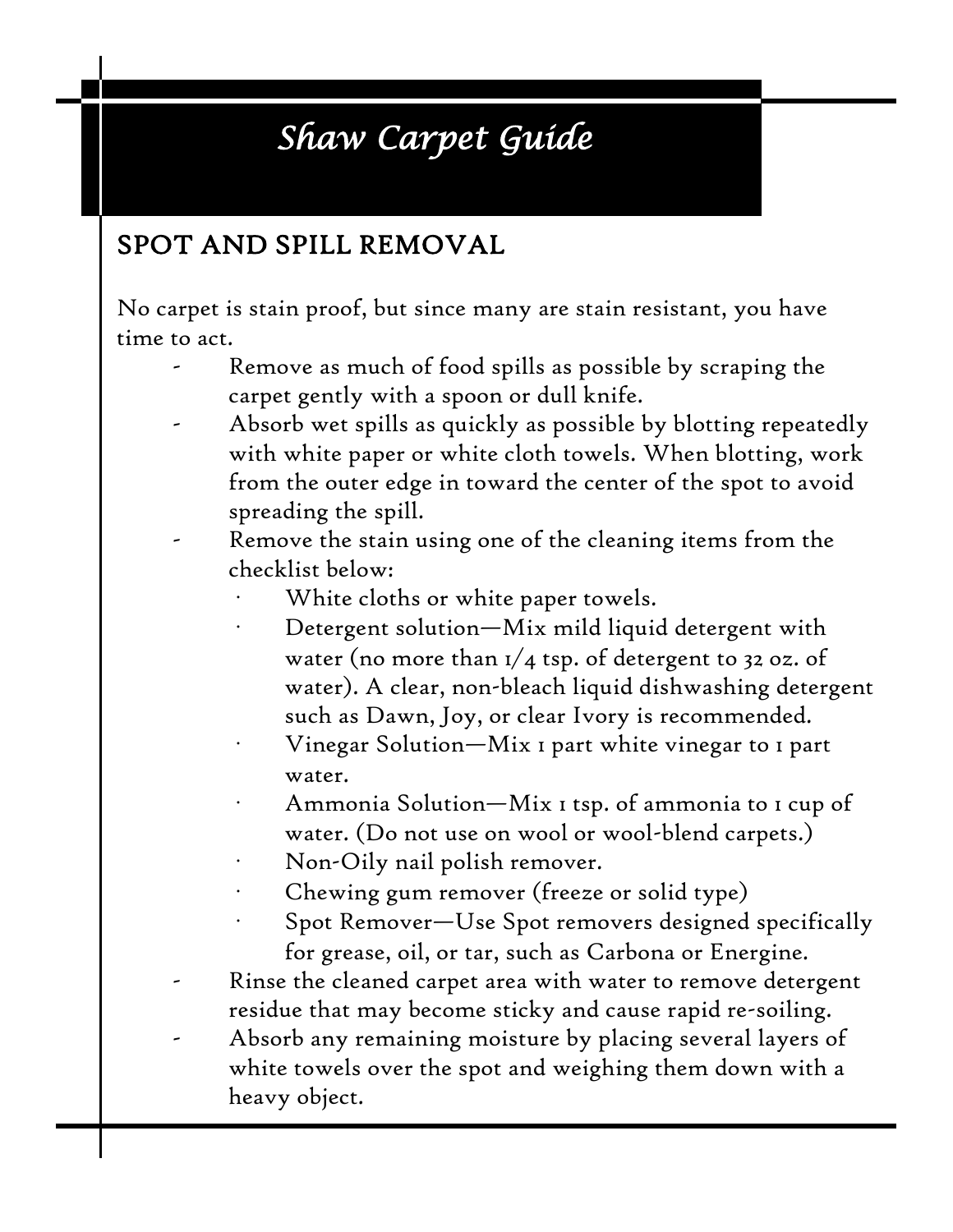### *Somerset Hardwood Flooring Warranty Guide*



#### SOMERSET HARDWOOD FLOORING 15-Year, 25-Year & Lifetime Warranty

Somerset warrants, to the original purchaser, that its first quality products, in their original manufactured condition will be free from manufacturing defects in milling, dimension, and grade for the lifetime of the floor. Structural integrity does not cover the normal expansion and contraction that solid wood floors may experience between boards at different times during the year. If minor separations do occur, they are not covered by this warranty. Cupping or crowning due to excessive moisture or humidity is not covered by this warranty.

Somerset warrants, to the original purchaser, that its surface wear layer will not wear through or separate from the wood for 25 years from the original date of purchase, on all pre-finished products in the Color, Maple, Country, Exotic and Specialty Collections, when used in normal residential traffic conditions.

Somerset warrants, to the original purchaser, that its surface wear layer will not wear through or separate from the wood for 15 years from the original date of purchase, on all pre-finished products in the Value Collection, when used in normal residential traffic conditions.

Naturally occurring wood characteristics such as mineral streaks, knots, variations in grain and color, are not considered defects. Your newly installed floor will vary from samples or pictures shown, this variation is not covered by our warranty. All wood flooring will undergo natural color changes due to the effects of sunlight and/or Ultraviolet light and these changes are not covered by our warranty.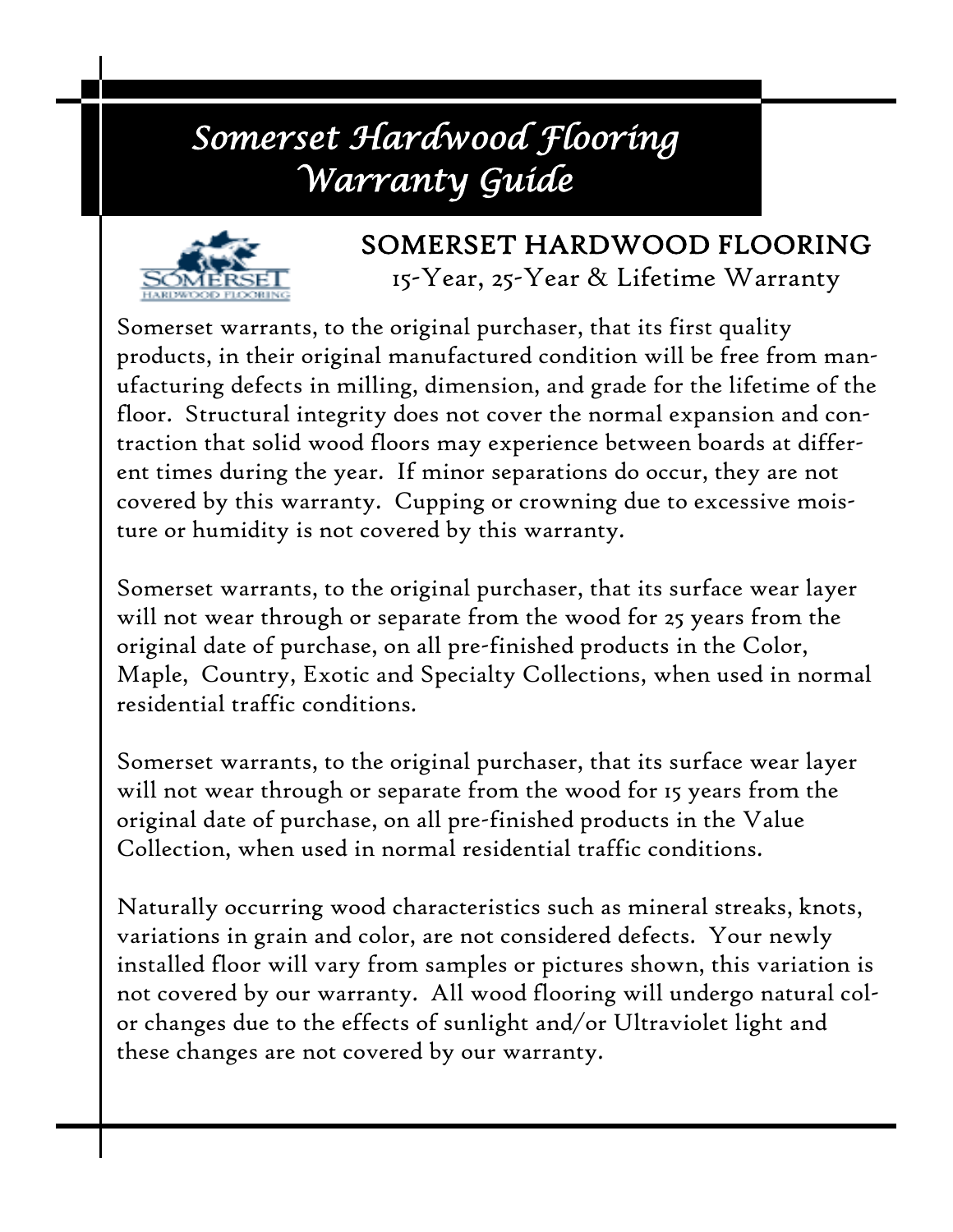### *Somerset Hardwood Flooring Warranty Guide*

Damage due to water and/or moisture, including, but not limited to damage resulting from broken or leaking pipes, wet mopping, weather conditions or natural disasters, is excluded from Somerset warranties.

This warranty is the complete and exclusive statement of the warranty, and is in lieu of all other expressed and/or statutory warranties. Somerset assumes no liability for incidental or consequential damages. However, some states do not allow the exclusion of limitation of incidental or consequential damages, so this exclusion may not apply to you. This warranty gives you specific legal rights and you may have other rights as they vary from state to state.

In the unlikely event that any portion of your Somerset floor should fail with respect to the provisions of the warranties, Somerset Hardwood Flooring, at its sole option to the original purchaser, will repair, refinish, or replace such portion, at no cost to you, with the same product of equal value. In the unlikely event that Somerset is not able to correct the failure after a reasonable number of attempts, Somerset will refund, if requested, the purchase price for that portion of the floor that fails.

To file a claim, first contact the Somerset retailer where the original purchase was made. If the retailer is unable to satisfy the claim, contact by letter: Somerset Hardwood Flooring

> P.O. Box 1355 Somerset, KY 42502 Attn: Claims Department

Claims must be filed within the warranty coverage period with information verifying date of purchase, such as the sales receipt for the flooring. Somerset Hardwood Flooring reserves the right to have it or its representative inspect the floor and remove samples for technical analysis.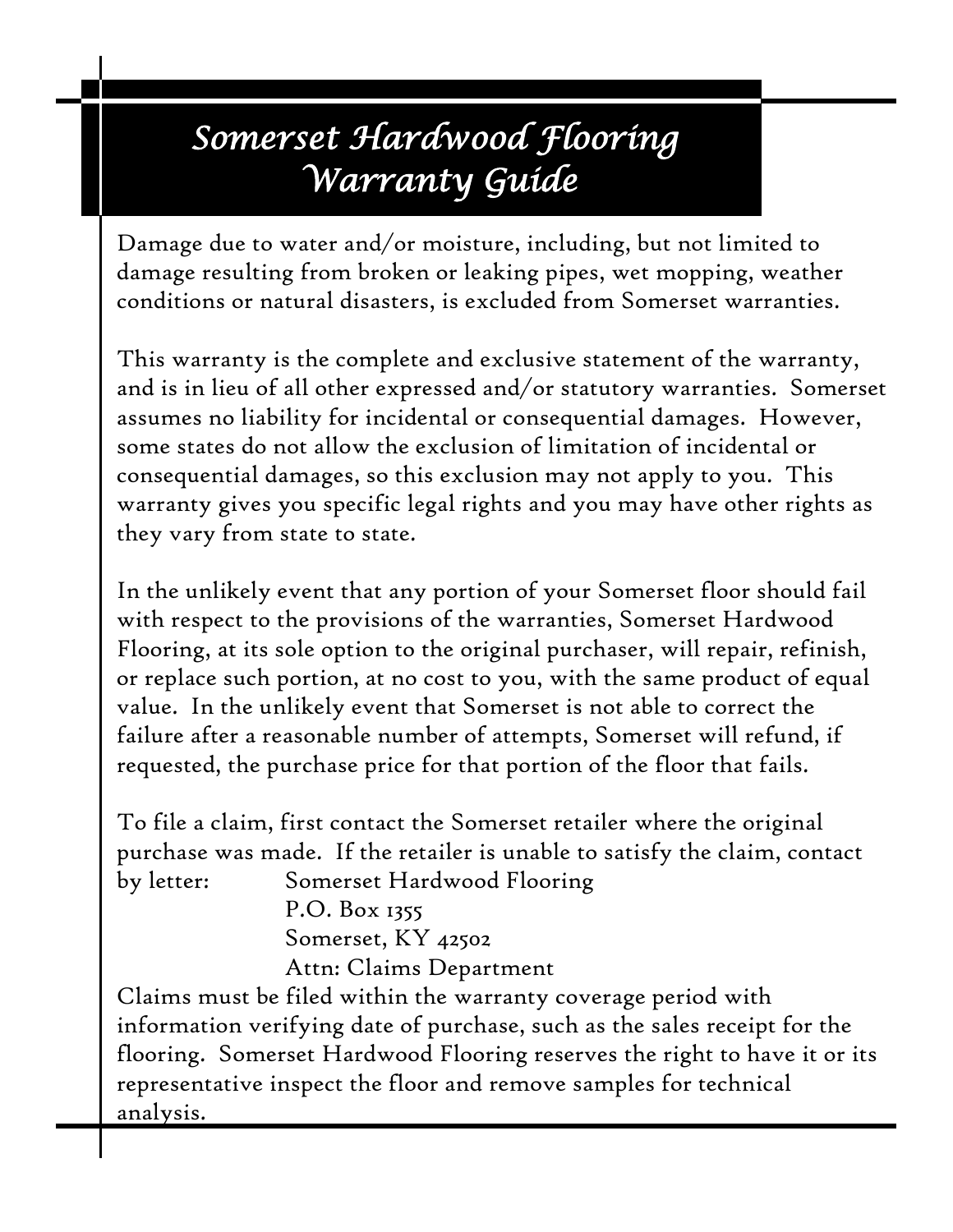## *Tile Guide*

### Tile may be purchased either glazed or unglazed.

| <b>TYPE OF TILE US-</b><br><b>AGE</b>                                                                | <b>ROUTINE</b><br><b>CLEANING</b>                                                                                                                                                                     | <b>HEAVY DUTY</b><br><b>CLEANING</b>                                                                                                                                                                          |
|------------------------------------------------------------------------------------------------------|-------------------------------------------------------------------------------------------------------------------------------------------------------------------------------------------------------|---------------------------------------------------------------------------------------------------------------------------------------------------------------------------------------------------------------|
| <b>Glazed Walls</b><br>&<br><b>Countertops</b>                                                       | - Wipe with a damp cloth or<br>sponge using all-purpose cleaner.<br>Use window cleaner for glossy<br>surfaces. Wipe dry with cloth.                                                                   | - Clean with scouring powder,<br>commercial tile cleaner, or<br>all-purpose cleaner using<br>nonmetallic scouring pad or very<br>fine grade stainless steel pad.<br>Rinse and wipe dry.                       |
| <b>Glazed Tile Floors</b>                                                                            | - Vacuum regularly to remove<br>gritty particles. Damp mop using<br>solution of water and "soapless"<br>detergent.                                                                                    | - Use a commercial tile cleaner or<br>strong solution of water and a<br>"soapless" detergent. If stained,<br>use scouring powder paste. Let<br>stand for five minutes, brush and<br>scrub. Rinse and dry.     |
| <b>Glazed Tile</b><br><b>Showers</b>                                                                 | - Use all-purpose or bathroom<br>cleaner. Allow to stand for five<br>minutes rinse and dry. May also<br>use with a mixture of equal parts<br>water and white vinegar or a<br>commercial tile cleaner. | - Use chlorine bleach or<br>hydrogen peroxide. For stubborn<br>stains, use scouring powder<br>containing a bleaching agent. Let<br>stand four to six minutes, then<br>scrub and rinse thoroughly.             |
| <b>Unglazed Tile</b><br><b>Walls</b>                                                                 | - Sponge with a diluted solution of<br>water and "soapless" detergent.                                                                                                                                | - Use scouring powder paste. Let<br>stand for five minutes, then scour<br>with brush. Rinse and wipe dry.                                                                                                     |
| <b>Unglazed Tile</b><br><b>Floors/Natural</b><br><b>Porcelain/Semi-</b><br><b>Polished Porcelain</b> | - Vacuum regularly to remove<br>gritty particles. Damp mop or<br>sponge with water and/or a diluted<br>solution of water and "soapless"<br>detergent, rinse and then wipe dry.                        | - Use scouring powder paste. Let<br>stand for five minutes, then scour<br>with brush. Rinse and wipe dry.<br>A small brush is suitable for<br>small floors; consider a scrubbing<br>machine for larger areas. |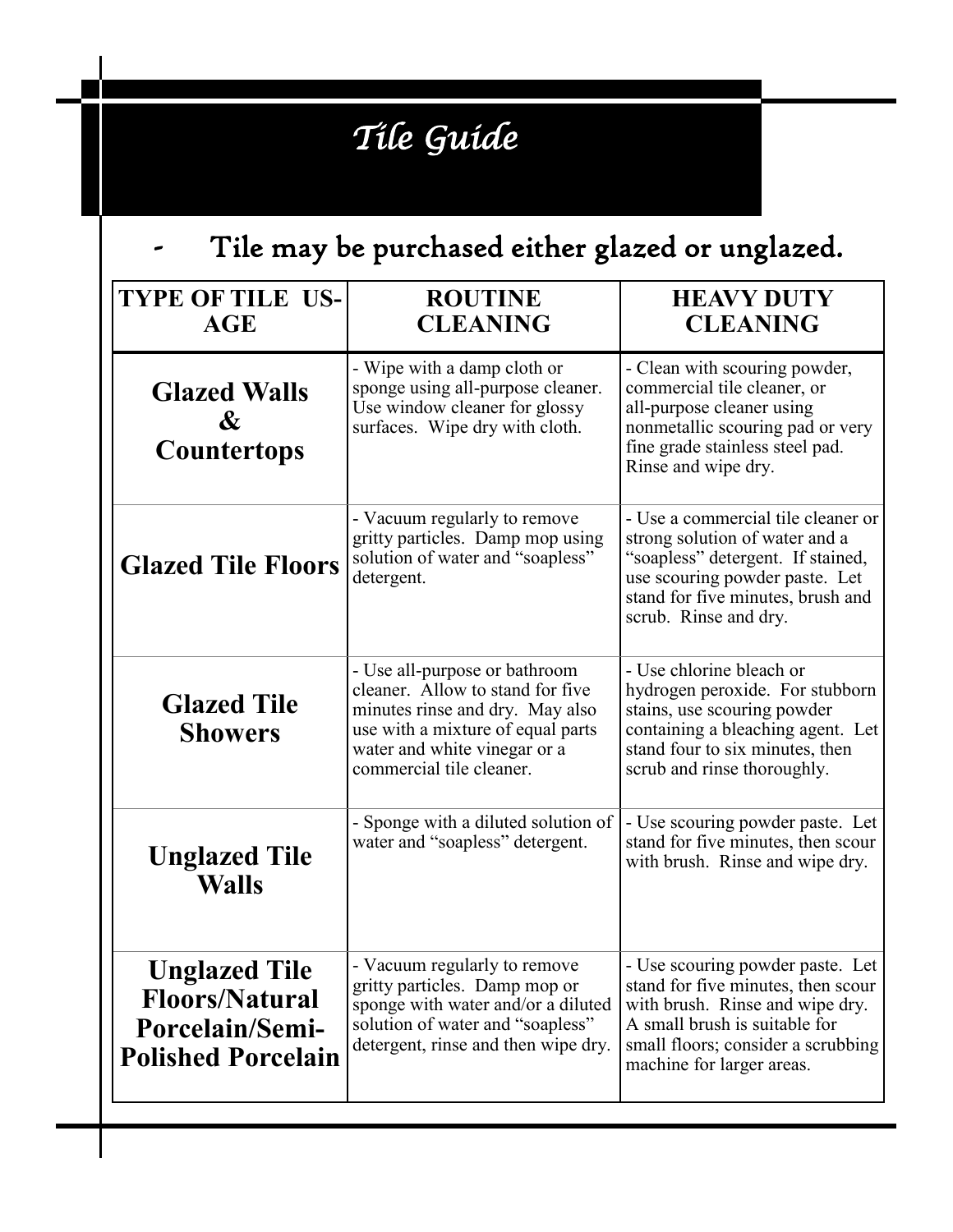### *Wall ,*

### *Countertop & Floor Tile Guide*

#### DO:

- Sweep  $w/$  a non-oily dust mop or vacuum the floor regularly
- Wipe up spills & tracked-in dirt immediately
- Use a floor scrubber or floor buffing machines equipped  $w/a$ nylon pad or brush for more aggressive cleaning
- Place rugs or floor mats on heavy traffic areas to avoid excess wear and tear
- Use furniture felt leg protector pads on all furniture
- Seal your stone and grout installation to improve the stain resistance and ease the ongoing maintenance
- Close your curtains or blinds where extreme sunlight hits the floor.
- Lightly damp mop  $w/$  clean water regularly
- Use a neutral cleaner or a general household cleaner for a more aggressive cleaning, followed by a thorough rinsing
- Or can scrub with a nylon pad or bristle brush
- Apply a silicone sealer to grout joints several times a year for maximum protection
- Scrape out loose, cracked or powdery joints & refill w/ a good grout
- Use Soft Scrub, Mr. Clean, Fantastic, Ajax Liquid, Liquid Comet and Dow Bathroom Cleaner
- Use "soapless detergents" such as Spic & Span and 409
- Use scouring powders such as Comet, Bon Ami, and Ajax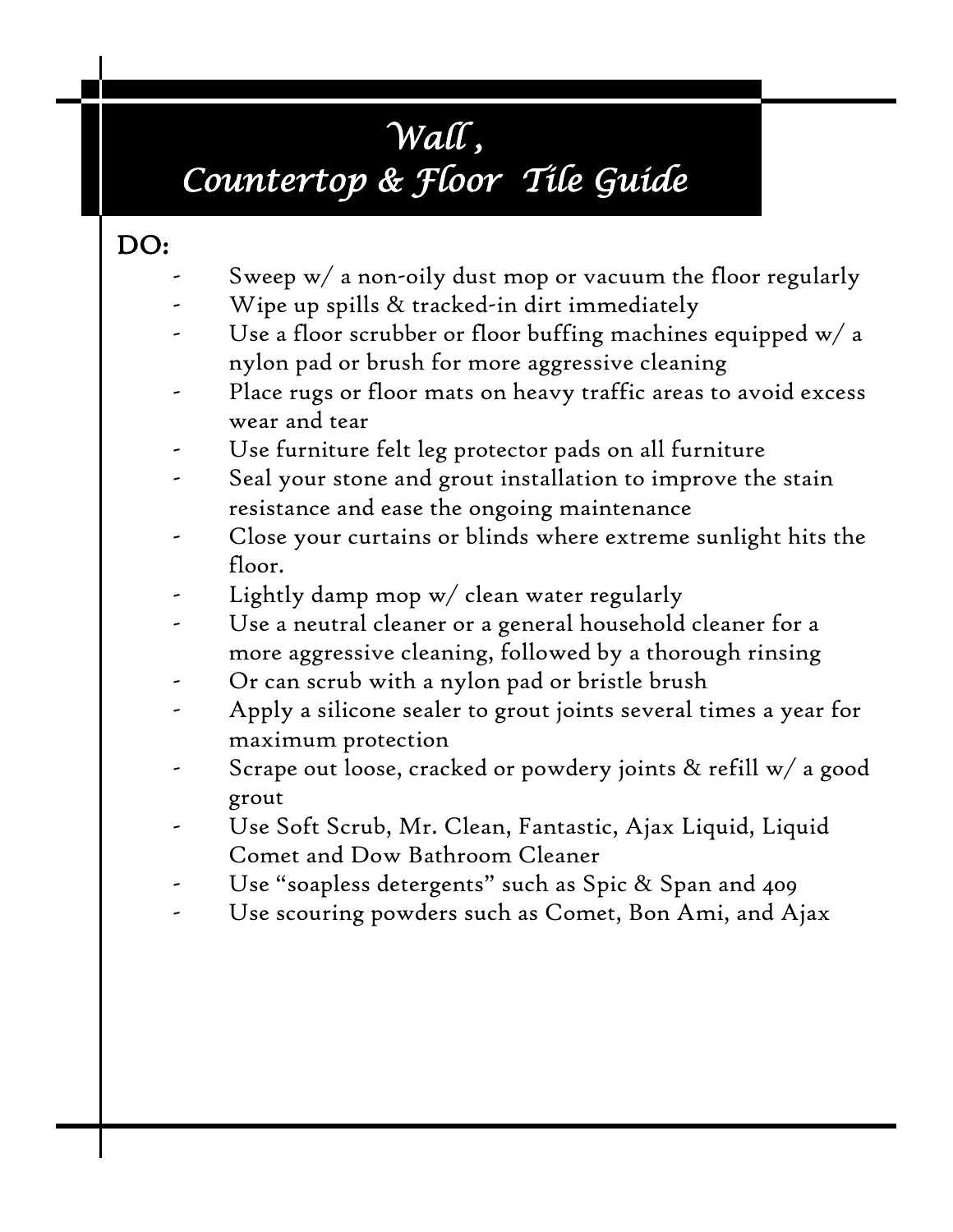### *Wall , Countertop & Floor Tile Guide*

### DO NOT:

- Wax, sand or lacquer your floors
- Directly wipe a liquid contaminant off the stone or grout surface because this will simply cause the stain to spread
- Use Abrasive cleaners or steel wool
- Use acid or acid-based cleaners
- Combine ammonia and household bleaches

#### SPECIAL CASES:

- One common grouting trouble spot is the joint between the tub & the wall in your bathroom. As the house or tub settles, the grout may crack  $\&$  crumble. Remove the old grout w/ a sharp pointed tool, watching out that you don't scratch tile or tub. Then dry the joint thoroughly and fill w/ a flexible caulking compound, such as silicone rubber caulking.
	- Grease and fats remove with soda and water or commercial spot lifter
- Ink and colored dyes remove with household bleach
- Coffee, tea, food, fruit, lipstick & juices remove with a neutral cleaner in hot water followed by hydrogen peroxide or household bleach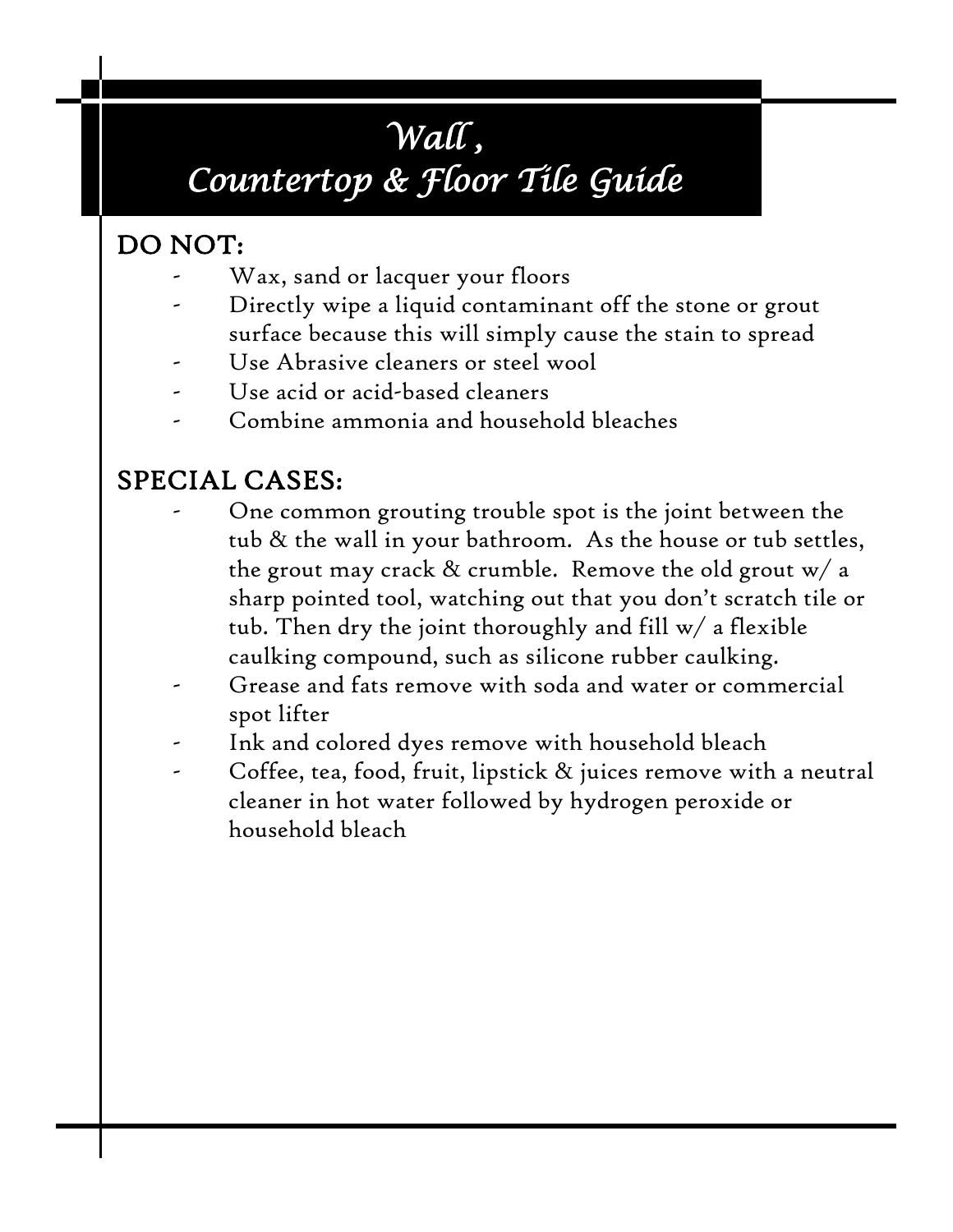### *Kohler Warranty*



One-Year Limited Warranty

KOHLER® plumbing fixtures, faucets and fittings are warranted to be free of defects in material workmanship for one year from date of installation.

Kohler Co. will, at its election, repair, replace or make appropriate adjustment where Kohler inspection discloses any such defects occurring in normal usage within one year after installed. Kohler Co. is not responsible for removal of installation costs.

> To obtain warranty service contact: Kohler Co. Attn: Customer Service Department 444 Highland Dr., Kohler WI 53044, USA 1-800-4-KOHLER from within the USA.

IMPLIED WARRANTIES INCLUDING THAT OF MERCHANTABILITY AND FITNESS FOR PARTICULAR PURPOSE ARE EXPRESSLY LIMITED IN DURATION TO THE DURATION OF THIS WARRANTY. KOHLER CO. DISCLAIMS ANY LIABILITY FOR SPECIAL, INCIDENT AND CONSEQUENTIAL DAMAGES. Some states/provinces do not allow limitations on how long implied warranty lasts, or the exclusion or limitation of special, incidental or consequential damage so these limitations and exclusions may not apply to you. This warranty gives you specific legal rights. You may have other rights which vary from state/province.

#### This is our exclusive written warranty.

#### Notes:

- 1. There may be variation in color fidelity between catalog images and actual plumbing fixtures.
- 2. Kohler Co. reserves the right to make changes in product characteristics, packaging or availability at any time with out notice.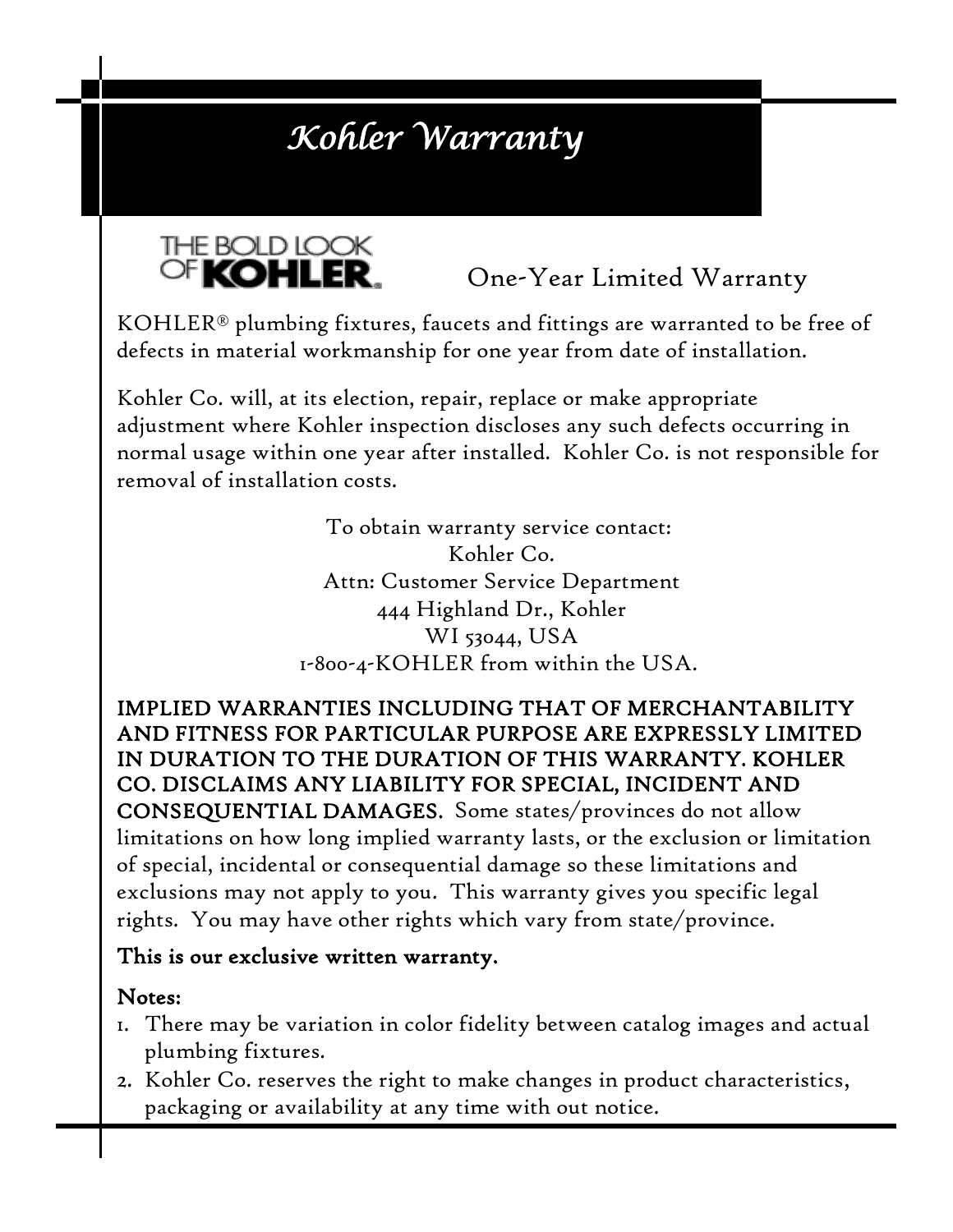### *Kohler Warranty*



#### KOHLER FAUCETS Lifetime Limited Warranty

Kohler Co. warrants its faucets manufactured after January 1, 1997, to be leak and drip free during normal residential use for as long as the original consumer purchaser owns his/her home. If the faucet should leak or drip during normal use, Kohler will, free of charge, mail to the purchaser the cartridge necessary for the faucet in good working condition.

Kohler also warrants all other aspects of the faucet, except gold finish, to be free of defects in material and workmanship during normal residential use for as long as the original consumer purchaser owns his/her own home. If a defect is found in normal residential use, Kohler Co. will at its election, repair, provide a replacement part or product, or make appropriate adjustment. Damage to a product caused by accident, misuse, or abuse is not covered by this warranty. Proof of purchase (original sales receipt) must be provided to Kohler with all warranty claims. Kohler Co. is not responsible for labor changes, installation, or other consequential costs. In no event shall the liability of Kohler exceed the purchase price of the faucet.

If the faucet is used commercially, Kohler warrants the faucet to be free from defects in material and workmanship for one (1) year from the date the product is installed, with all other terms of this warranty applying except duration.

THE FOREGOING WARRANTIES ARE IN LIEU OF ALL OTHER WARRANTIES, EXPRESS IMPLIED, INCLUDING BUT NOT LIMITED TO THE IMPLIED WARRANTIES OF MERCHANTABILITY AND FITNESS FOR A PARTICULAR PURPOSE.

This is our exclusive written warranty.

Trend® faucets, MasterShower Tower, polished gold finish, all items within the "Fixture Related" section of the KOHLER Faucets Price Book, drains, Duostrainer® sink strainers, soap/lotion dispensers and faucets used in commercial settings are covered by Kohler's one-year limited warranty.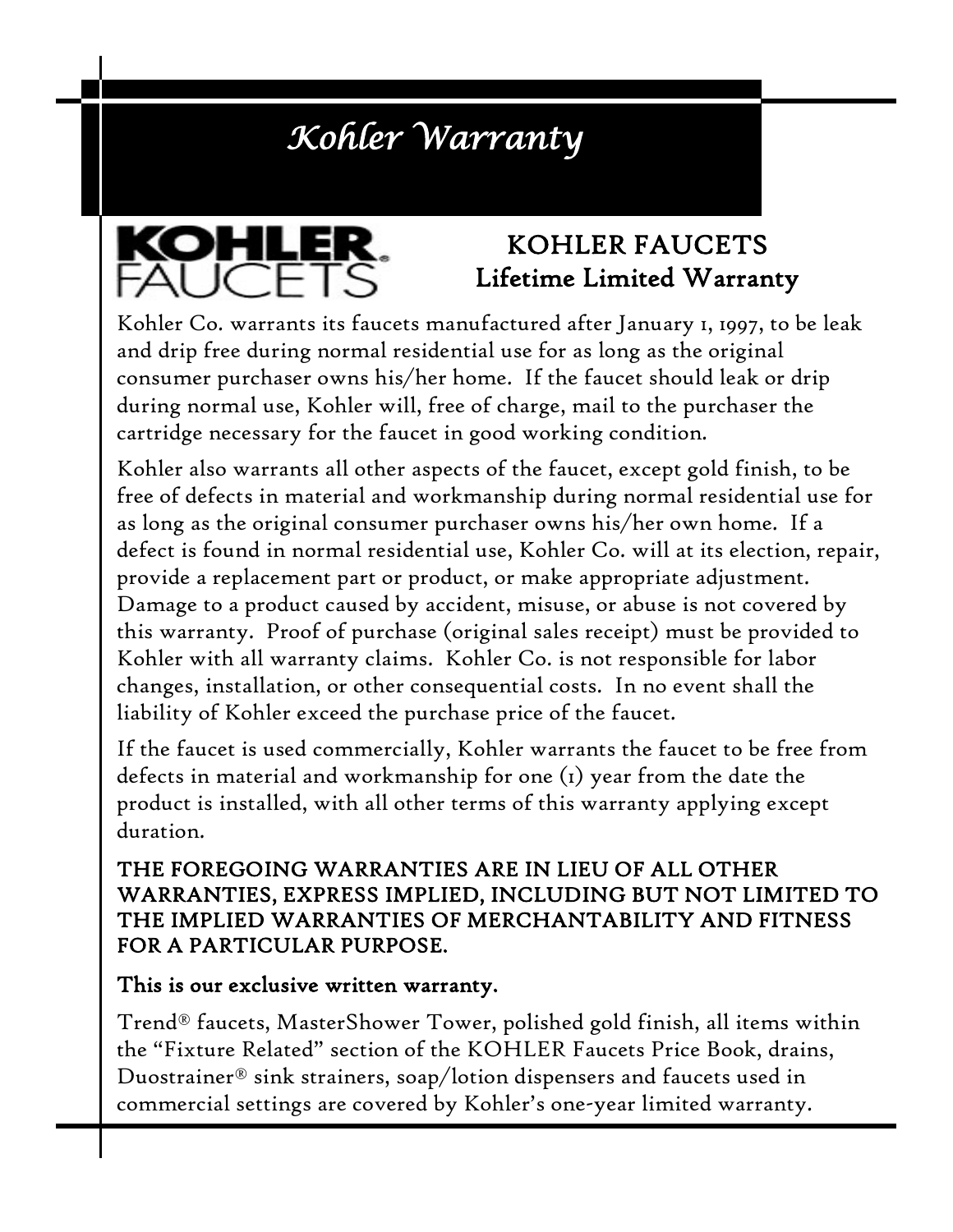### *Kohler Warranty*

#### KOHLER CAST IRON LIFETIME LIMITED WARRANTY Ī

Kohler warrants the cast iron components of this product manufactured after February 10, 2000, to be free of defects in material and workmanship during normal residential use for as long as the original consumer purchaser owns his/her home. Gloss reduction, scratching, staining and alkaline etching of the finish over time due to use, cleaning particles, water or atmospheric conditions are not defects but are indicative of normal wear and tear. This warranty applies only for KOHLER CO. products installed in the United States of America, Canada and Mexico.

If a defect is found in normal residential use, Kohler Co. will, at its election, repair, replace or make appropriate adjustment. Damage caused by accident, misuse, or abuse is not covered by this warranty. Improper care and cleaning will void the warranty. Proof of purchase (original sales receipt) must be provided to Kohler with all warranty claims. Kohler Co. is not responsible for labor charges installation, or other incidental or consequential costs. In no event shall the liability o f Kohler exceed the purchase price of the product.

> If you believe you have a warranty claim, contact: Kohler Co. Attn: Customer Service Department 444 Highland Drive Kohler, WI 53044 1-800-4-KOHLER.

Please be sure to provide all pertinent information regarding your claim, including a complete description of the problem, the product model number, color, finish, the date the product was purchased and from whom the product was purchased. Also include your original invoice. For other information, or to obtain the name and address of the service and repair facility nearest you, call 1-800-4-KOHLER from within the USA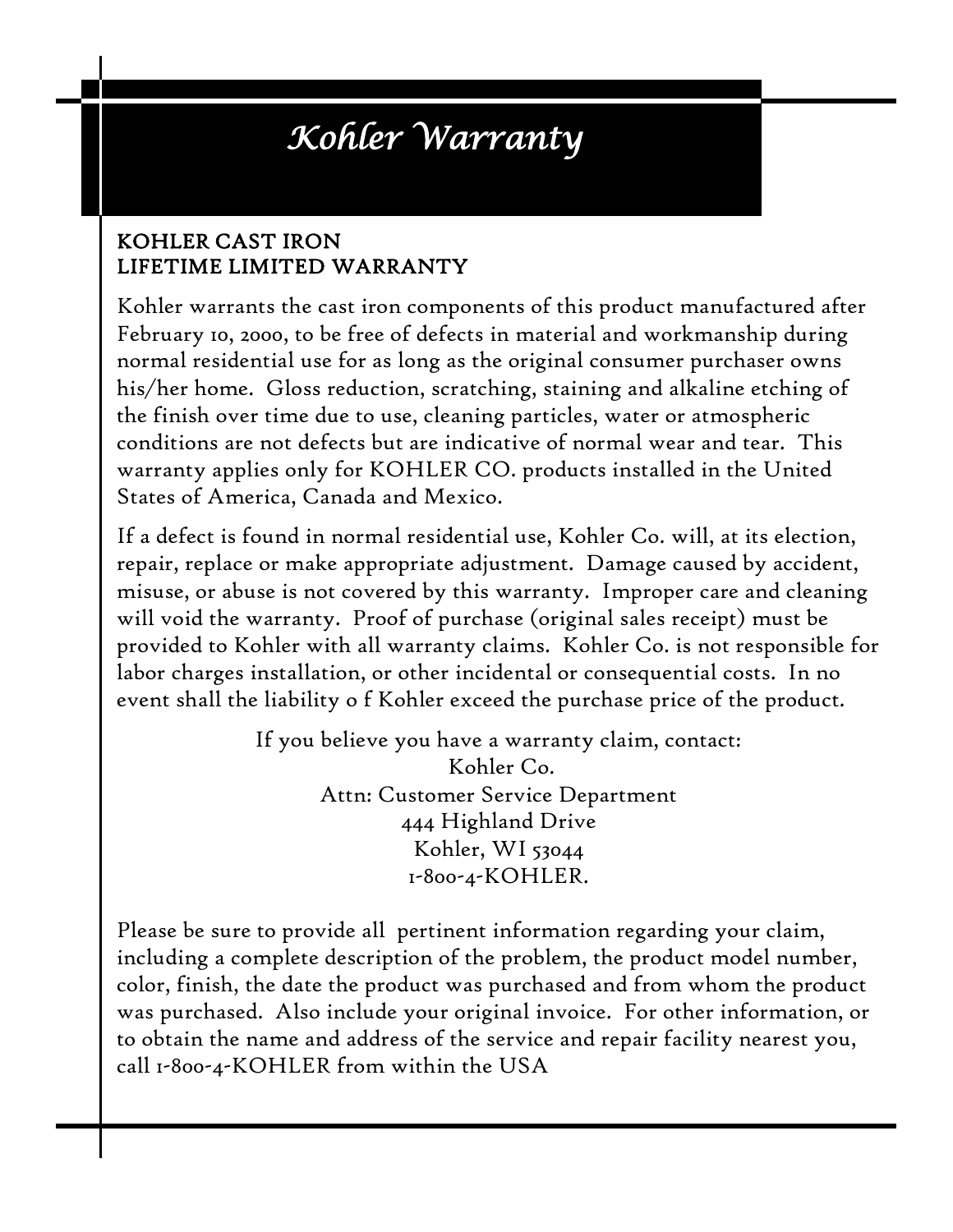### *Moen Warranty*



#### MOEN FAUCETS 5-Years Limited Warranty

Moen® products have been manufactured under the highest standards of quality and workmanship. Moen warrants to the consumer purchaser for as long as the original consumer owns their home (the "Warranty Period" for homeowners), the faucet will be leak and drip-free during normal use and all parts and finishes of this faucet will be free from defects in material and manufacturing workmanship. All other purchasers (including purchasers for industrial, commercial and business use) are warranted for a period of 5 years from the original date of purchase (the "Warranty Period" for non-homeowners). This warranty is applicable only to faucets purchased after December 1995 and shall be effective from the date of purchase as shown on the purchaser's receipt. Faucets purchased prior to December 1995, Moen warrants to the original consumer purchaser that this faucet will be leak and drip free during normal domestic use for as long as you own it. If this faucet should ever develop a leak or drip during this time, Moen will FREE OF CHARGE provide the parts necessary to put the faucet back in good working condition.

Moen warrants to the original consumer purchaser all other aspects of this faucet to be free from defects in material and workmanship for two (2) years from dated of purchase except for decorator finishes which are warranted for (1) year from date of purchase. A replacement for any defective part will be supplied free of charge for installation by the consumer. Defects or damage caused by the use of other than genuine Moen parts are not covered by this warranty.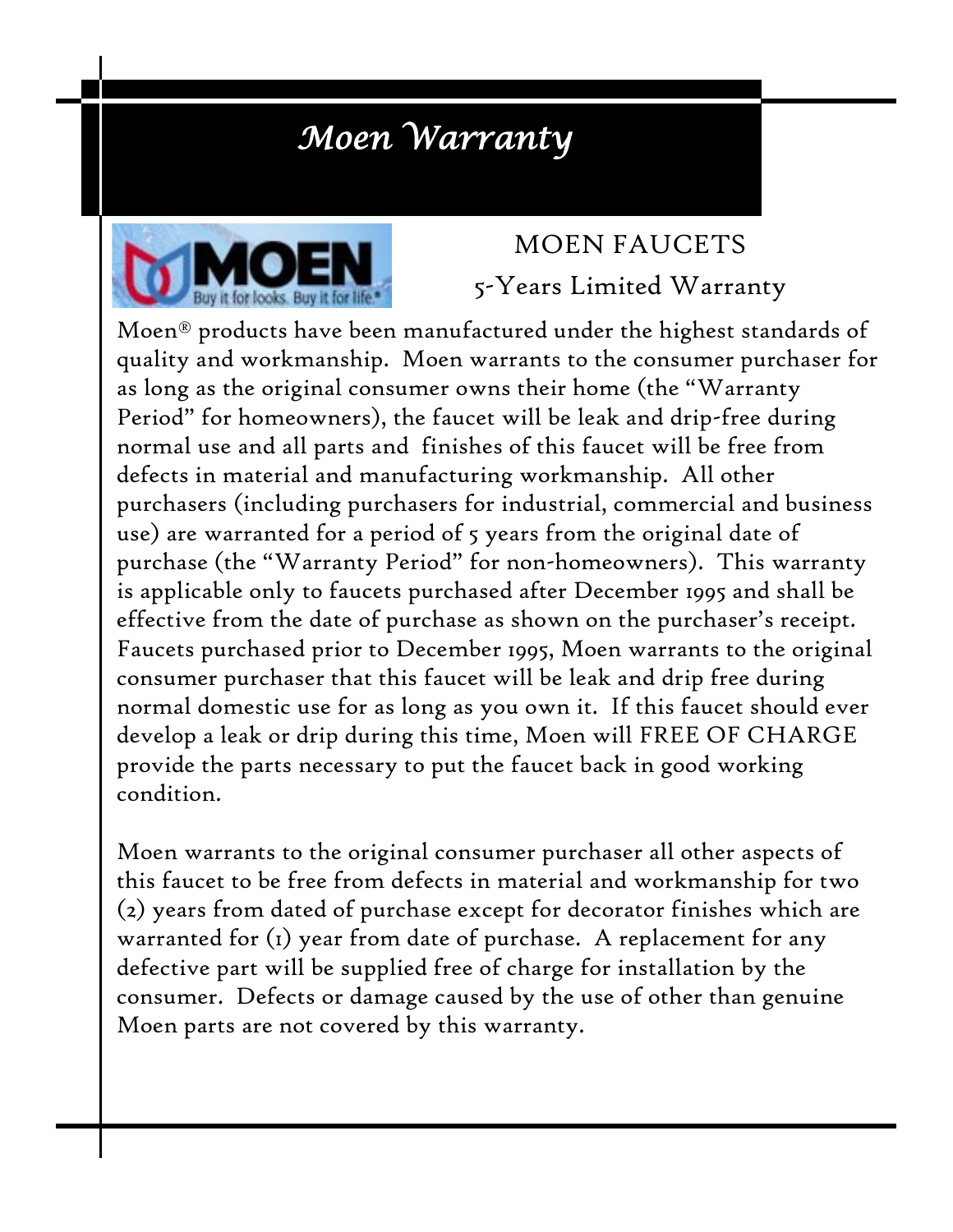### *Moen Warranty*

If this faucet should ever develop a leak or drip during the warranty period, Moen will FREE OF CHARGE provide the parts necessary to put the faucet back in good working condition and will replace FREE OF CHARGE, any part or finish that proves defective in material and manufacturing workmanship, under normal installation, use and service.

> Replacement parts may be obtained by writing to: Moen Incorporated

25300 Al Moen Drive North Olmsted, Ohio, 44070-8022 1-800-MOEN

Proof of purchase (original sales receipt) from the original consumer purchaser must accompany all warranty claims. Defects or damage caused by the use of other than genuine Moen parts are not covered by this warranty.

This warranty is extensive in that it covers replacement of all defective parts and finishes. However, damage due to installation error, product abuse, product misuse, or use of cleaners containing abrasives, alcohol or other organic solvents, whether performed by a contractor, service company, or yourself, are excluded from this warranty. Moen will not be responsible for labor charges and damage incurred in installation, repair or replacement, nor for indirect, incidental or sequential damages, losses, injury of any nature relating to this faucet. Except as provided by law, this warranty is in lieu of and guarantees, whether expressed or implied, statutory or otherwise, including without restriction those of merchantability or fitness for use.

Some states, provinces and nations do not allow the exclusion or limitation of incidental or consequential damages, so the above limitation or exclusions may not apply to you. This warranty gives you specific legal rights and you may also have other rights which vary from state to state, province to province, nation to nation will advise you of the procedure to follow in making warranty claims. Simply write to Moen Inc. using the address above. Include the defect, proof of purchase, your name, address, area code and telephone number.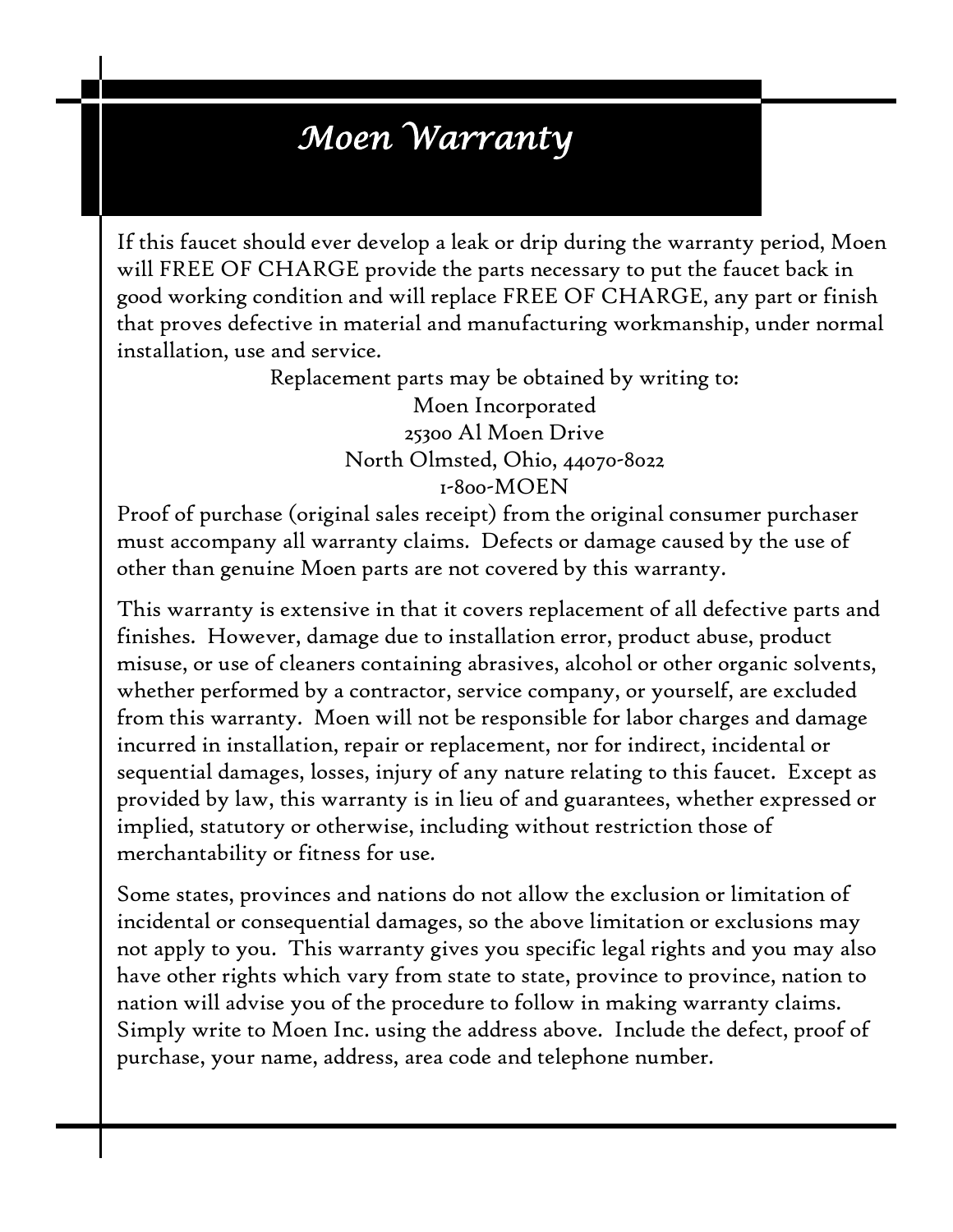### *Acrylic Guide*

#### BATHS, SHOWERS, WHIRLPOOLS, BAR SKINKS, & TOILET SEATS

#### DO:

- Wipe out bath or shower after each use with soft cloth or squeegee.
- Use only a mild detergent (such as dishwashing soap).
- Be sure to wipe off any cleanser spill, especially from bumpers and hinges of toilet seats.
- Restore the toilet seat's gloss and luster with an application of a no-wax polish. Pine based cleansers arenot recommended.

#### DON'T:

Use abrasive cleaners, detergents, disinfectants, or cleaning products in aerosol cans, for they will scratch and dull the surface.

#### SPECIAL CASES:

If the surface becomes dull, you may use an automotive type rubbing compound on the unit - followed by a good application of wax.

#### CLEANERS:

Lysol Deodorizing, Scrub-Free Bathroom, Lime-A-Way, Fantastik All-Purpose, Pine Magic Multi-Purpose, New Spic & Span, Mr. Clean All-Purpose, Top Job, & Formula 409.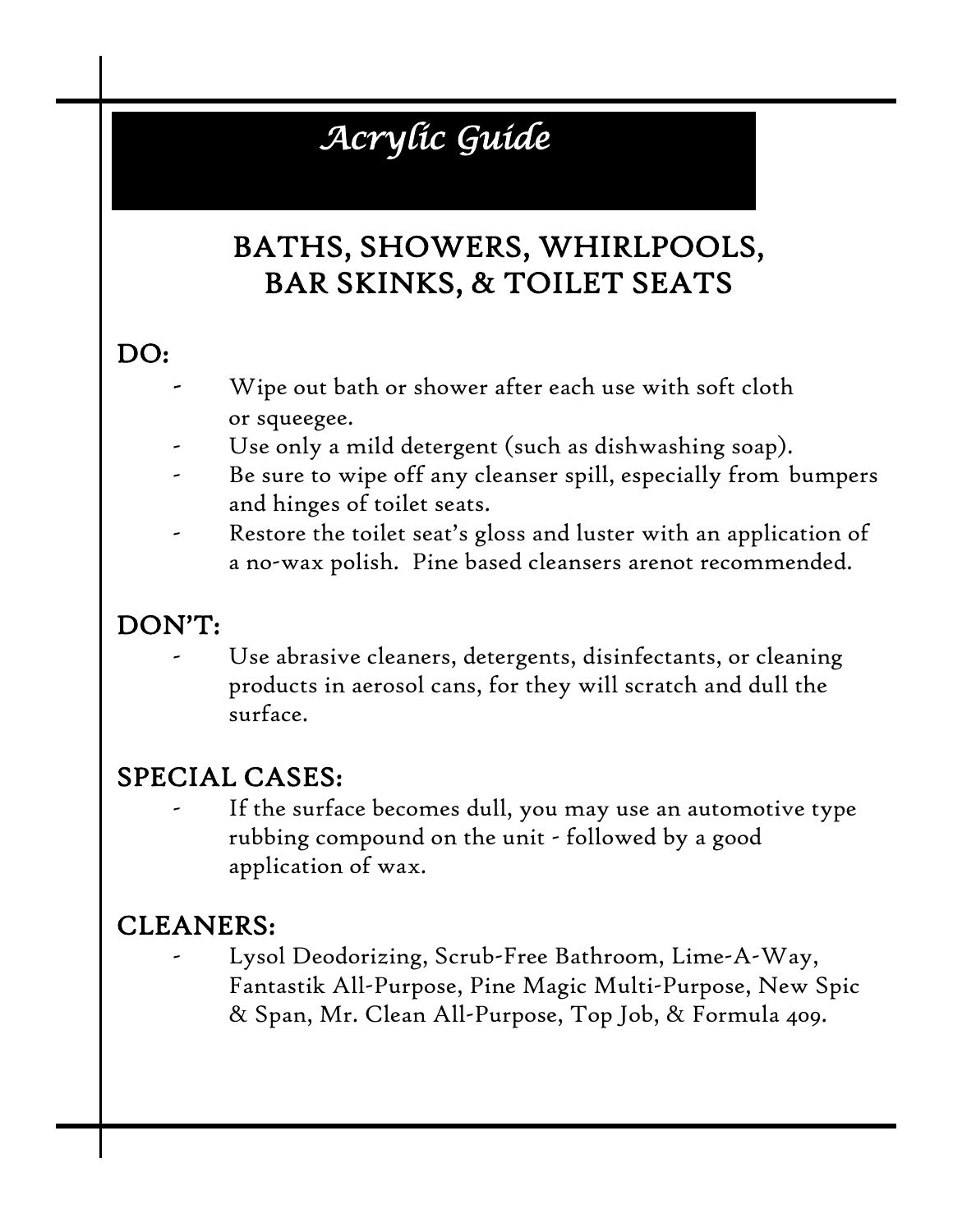### *Shower Door Guide*

#### STERLING

- Use a squeegee following each shower to eliminate water spots
- For glass surfaces, use a quality glass cleaner & a clean cloth
- Occasionally wipe the doors w/ a mild detergent diluted in water
- Never use bristle brushes, abrasive sponges, scouring powder or sharp instruments on metalwork or glass panels
- For metal surfaces, never use abrasive cleansers or cleaners containing ammonia, bleach, acids, waxes, alcohol or solvents as they may damage the finish
- Do not let cleaners sit or soak on surfaces
- To avoid soap deposits or lime buildup in hard water areas, make a point to wipe the door dry after each use
- Rinse & wipe fixtures after cleaning to prevent soap buildup
- Keep shower doors ajar & enclosure open so that air can circulate to reduce mildew growth
- Consider using Cinch Streak Free Multi-Surface Cleaner, Formula 409 Glass & Surface or Mr. Clean Antibacterial Multi-Surface Cleaner

#### BASCO

- Basco recommends Lysol Bathroom Cleaner as the best cleaner for its shower enclosures. This safe, non-abrasive product dissolves soap build up  $w/o$ harming the metal surfaces , framing, rails, hardware & hinges
- For customers who already have a Basco Shower Enclosure AquaGlide can be applied at home to revitalize & protect your door glass w/ the at-home kit
- After each use of your shower, rinse the shower door  $w/$  clean water
- Once a month, use a nylon sponge to go over the wet glass, rubbing in a circular motion. Then pour water along the top edge of the glass.
- Every 3 to 6 months, use the AquaGlide Stain Remover on any sticky or visibly stained spots w/ the nylon sponge. After removing the stains, spray on the AquaGlide Revitalizer, rubbing it on & polishing it off
- Whenever the water is no longer beading, apply the AquaGlide Revitalizer and polish it off
- To bring doors back to life, use the sponge & the AquaGlide Stain Remover to remove hard water & soap scum stain. But for difficult to clean stains, use the abrasive pad, Once the doors are clean, apply the AquaGlide Revitalizer and polish it off w/ the Microfiber cloth.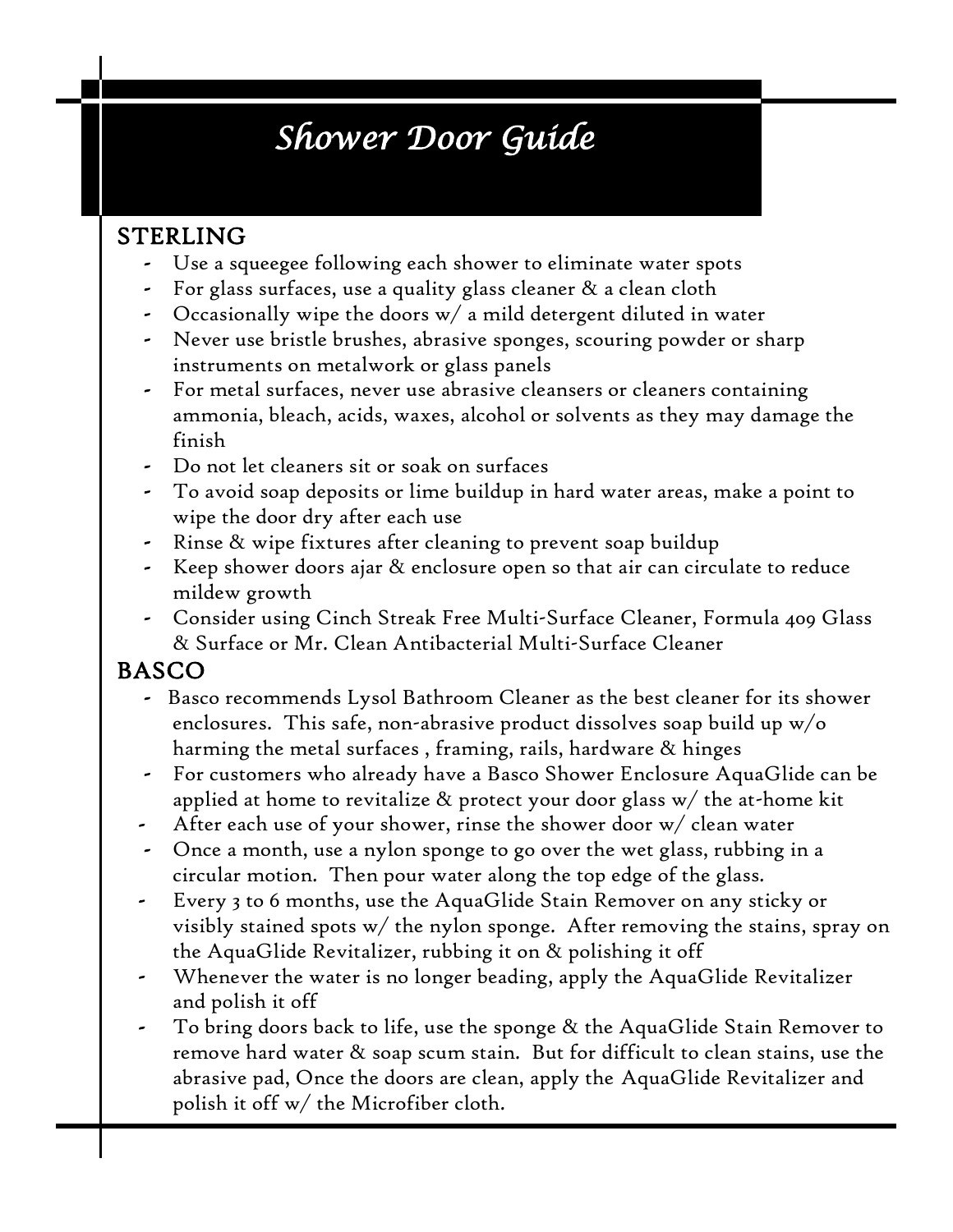### *Shower Door Guide*

#### LASCO

- Use of other materials & methods may harm your bath fixture & will void the Warranty on your ACRYLIC & LASCOAT Bath Fixtures
- For normal cleaning: Never use abrasive cleaners such as scouring powders or pads, steel wool, scrapers, sandpaper or anything else that could scratch or dull the surface of your LASCO unit. Instead, use warm water & liquid detergents, especially those bathroom cleaners recommended for cleaning fiberglass, such as Top Job All-Purpose; Ajax All-Purpose; Mr. Clean All Purpose; Boraxo Bathroom; Fantastic Bathroom; Lysol Bathroom; Woolworth Bathroom; Kroger Bright Basin, Tub & Tile; chlorine bleach; Easy-Off Mildew Stain Remover; X-14 Mildew Stain Remover; Live-A-Way Bathroom/ Kitchen; Liquid Spic & Span or similar materials
- To restore a scratched or dull unit: use an automotive polishing compound applied w/ a clean cotton rag. Follow w/ a light coat of liquid wax; buff to shine
- To remove adhesive: Try 3-M Natural Cleaner, DeSolvIt or naphtha (lighter fluid) Saturate a small, white, cotton rag and rub vigorously until the adhesive dissolves & disappears
- Rubber mats: If you use a rubber or plastic "anti-skid" mat, make sure to remove it from the unit after each shower to avoid harm to the surface finish
- Hard water: Water in certain regions, if not wiped up after bathing/ showering, may cause fading of some bath fixture colors

#### KOHLER

- Do not use bristle brushes or abrasive sponges. They will scratch some glass surfaces
- Never use abrasive cleaners
- Do not let cleaners sit or soak on surfaces
- Use a shower squeegee to clean glass doors after showering
- Rinse & Wipe fixtures after cleaning to prevent soap buildup
- To avoid lime buildup in hard water areas, make a point to wipe the product dry after each use. To prevent scratching wile cleaning, save old T-shirts or flannel nightgowns for great cleaning cloths
- Products to Consider: Cinch Streak Free Multi-Surface Cleaner, Formula 409 Glass & Surface or Mr. Clean Antibacterial Multi-Surface Spray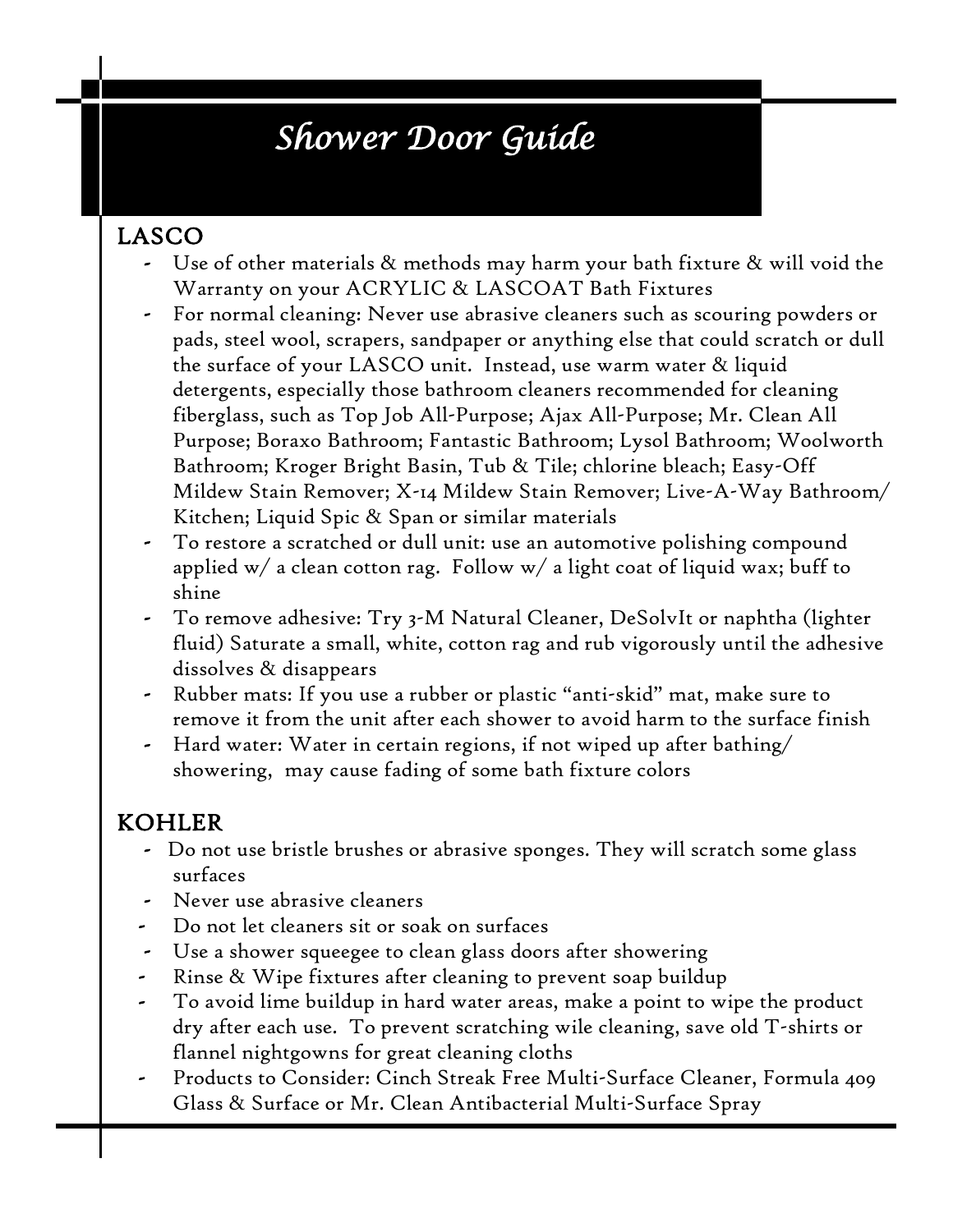### *Stainless Steel Guide*

#### DO:

- Rinse thoroughly after each use by, rinsing with water and sponging the sides of the sink.
- Towel dry after each use to prevent mineral deposits from building up on the surface of the sink.
- Scour the sink once a week, being sure to run in the direction of the satin finish lines, using a recommended cleaner.

#### DO NOT:

- Scour the sink across the satin finish lines. Scouring across the satin finish lines can damage the original satin finish.
- Allow liquid soap or other household cleaners to dry on the surface of the sink. Most brands contain chemical additives which will affect the original finish.
- Leave standing solution of chlorine bleach and water in the sink for extended periods of time. Chlorides, which are found in most soaps, detergents, bleaches, and cleansers, are very aggressive to stainless steel. If left on the sink too long they can cause surface pitting.
- Use a steel wool pad to clean your sink. If a more abrasive product is needed, use a Scotch Brite® pad being sure to run in the direction of the satin finish lines. Steel wool pads have a tendency to break apart and small particles of steel can become embedded in the surface of the sink. The steel particles will rust and will give the appearance that the sink itself is rusting.
- Use rubber mats of dishpans in the sink to "protect" the finish. Leaving rubber mats or dishpans in the sink can lead to surface rust or pitting. However, if you do use mats or dish pans, please remove them after each use.
- Leave wet sponges or cleaning pads in the sink. This can lead to surface rust.